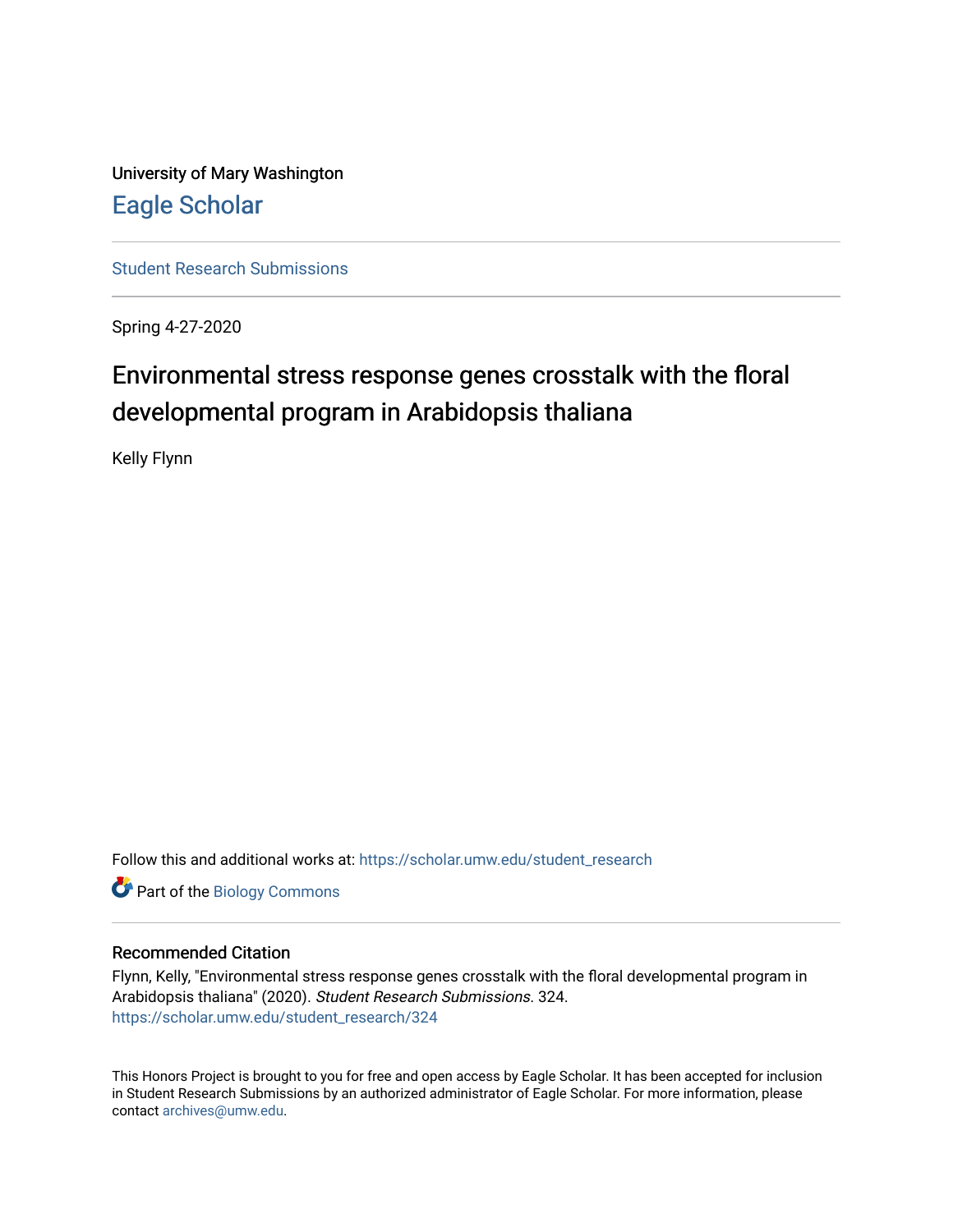# Environmental stress response genes crosstalk with the floral developmental

program in *Arabidopsis thaliana*

by

## Kelly Flynn

## Thesis

Submitted in partial fulfillments of the requirements for Honors in Biology at the University

of Mary Washington

Fredericksburg, VA

4/27/2020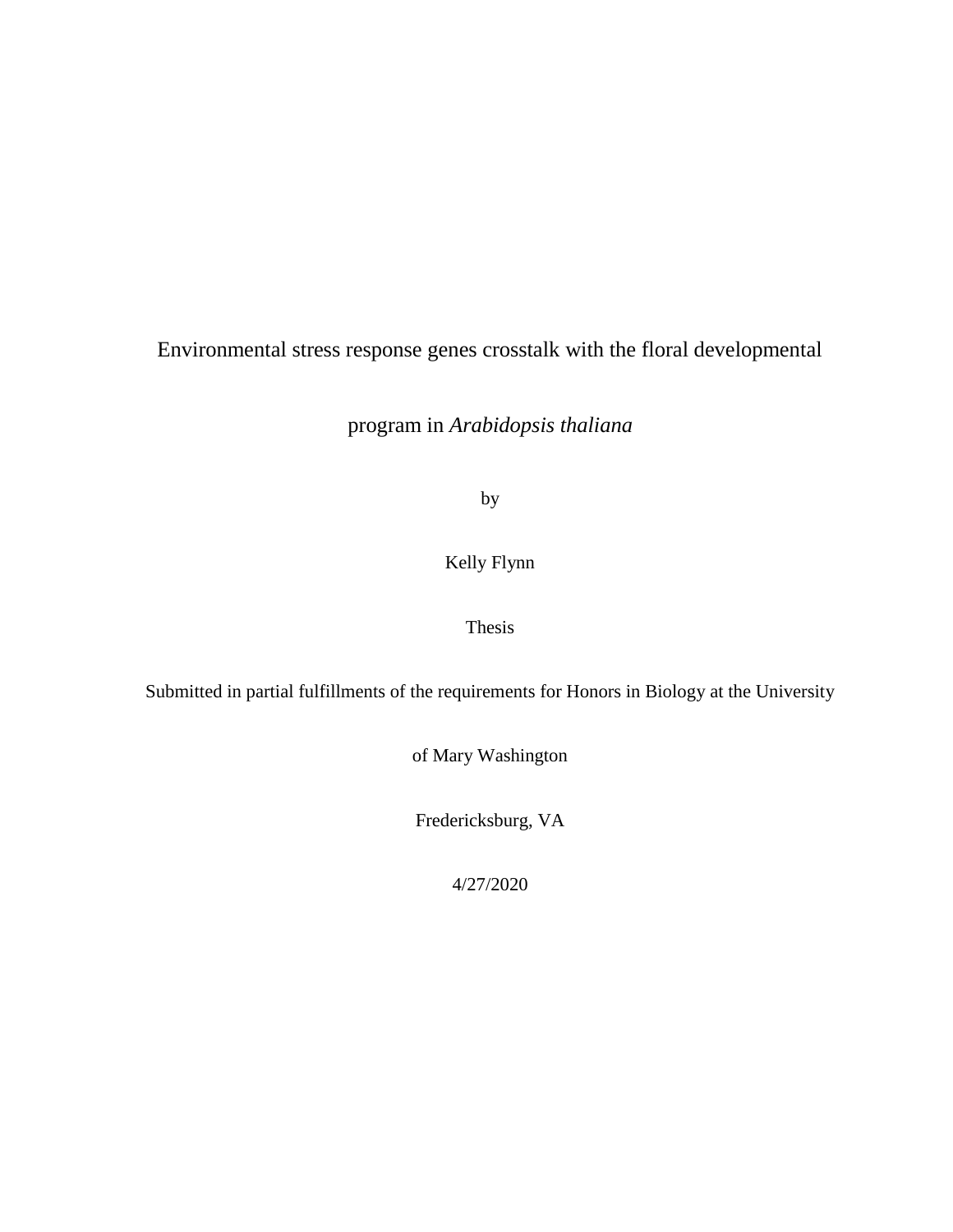This Thesis by Kelly Flynn is accepted in its present form as satisfying the thesis requirement for Honors in Biology.

**Date: Approved:**

1/28/2020 **signature** april  $\frac{d\phi}{d\phi}$ 

**Dr. April Wynn**

**(Chairman of Honors Committee)**

\_\_\_4/28/2020\_\_\_ **signature\_\_\_\_\_\_\_\_\_\_\_\_\_\_\_\_\_**

**Dr. Parrish Waters**

**(Honors Committee Advisor)**

\_\_\_4/28/2020\_\_\_\_ **signature** 

**Dr. Andrew Dolby** 

**(Honors Committee Advisor)**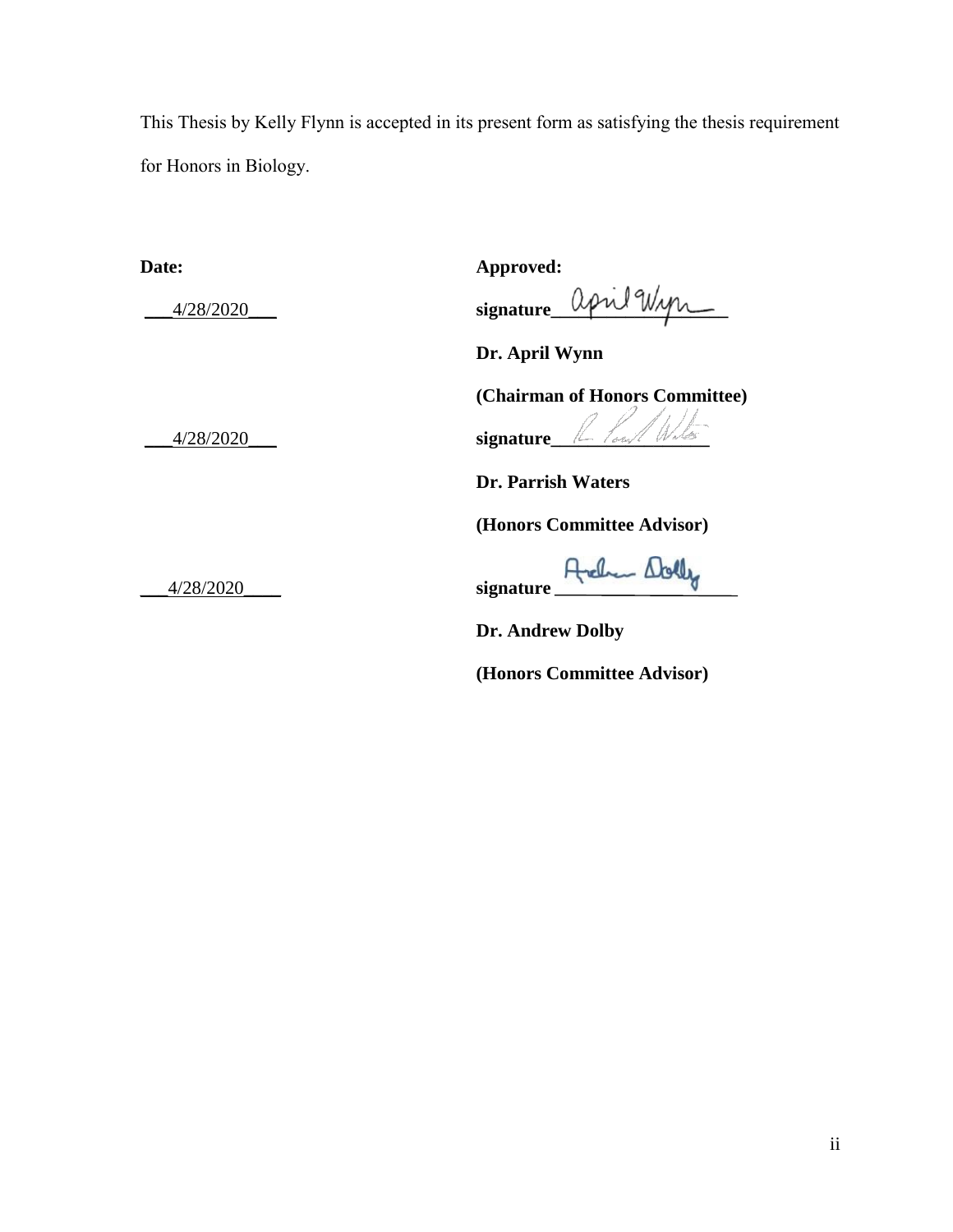# **Biography**

Date of birth: 11/03/1997

Place of birth: Fairfax, VA

Institutions attended: University of Mary Washington

Degree: B.S. in Biology, Environmental Sustainability Minor

Honors: University and Departmental Honors, Chi Beta Phi, Dean's and President's List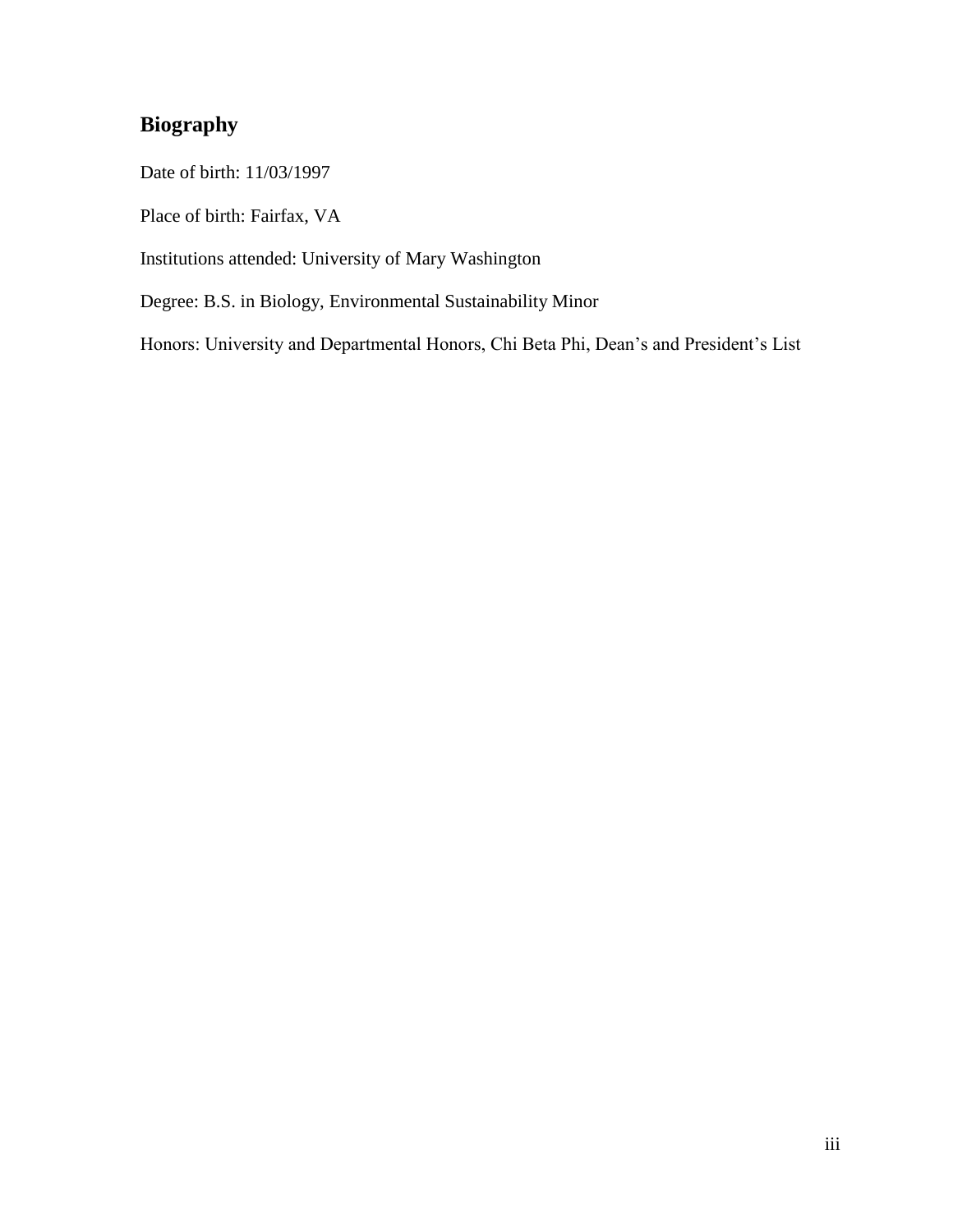# **Acknowledgments**

I would like to express my deepest appreciation to my faculty supervisor, Dr. April Wynn, who has been an outstanding mentor since I met her and has taught me everything I know. In addition, many thanks to Ben Moss and Josephine Gray for helping with watering plants, and also Dr. Parrish Waters and Dr. Andrew Dolby for sitting on my research committee and providing very useful feedback throughout the process. Finally, I'd like to thank the University of Mary Washington for funding my undergraduate research and giving me the opportunity to learn and experience more than I could have imagined.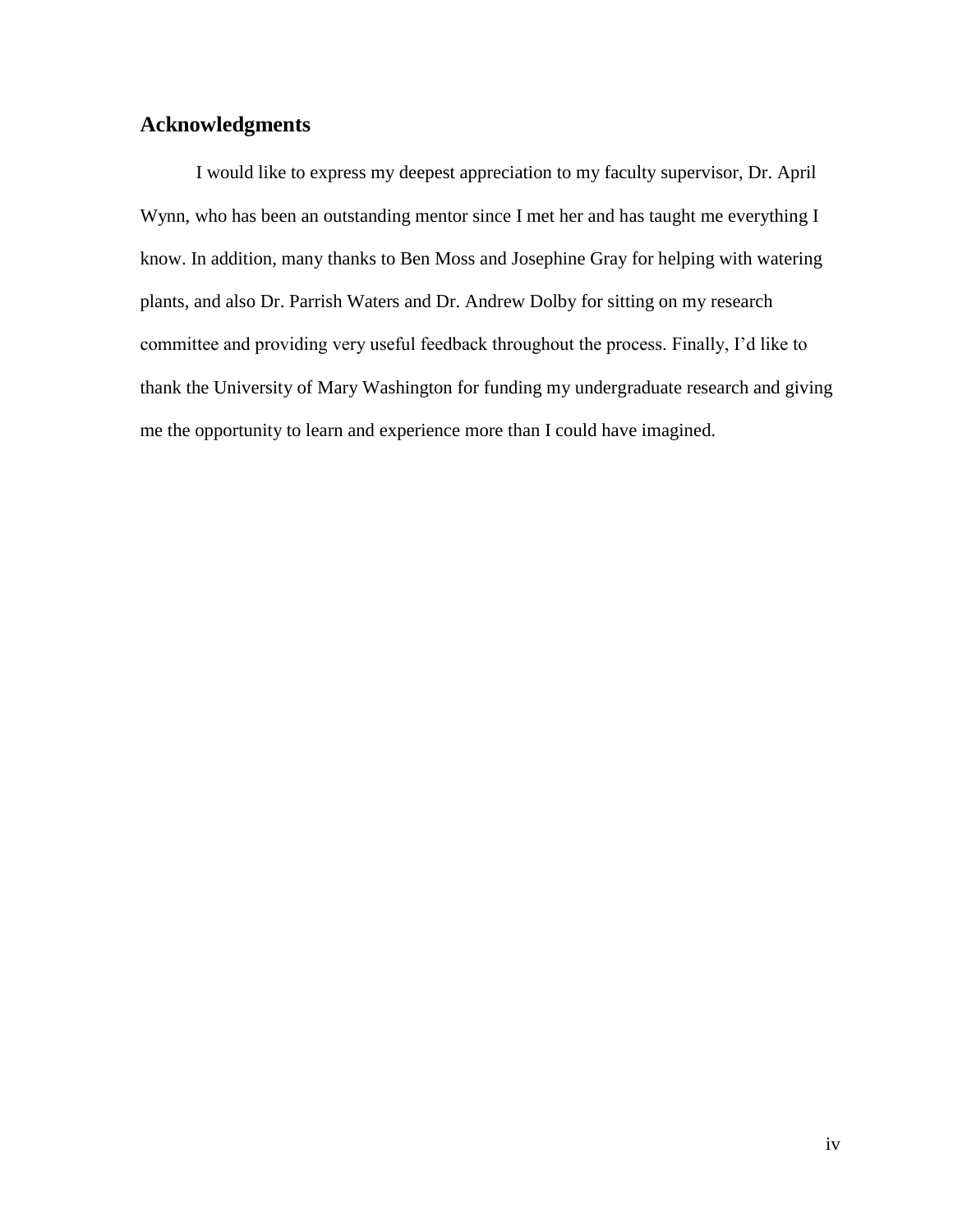### **Abstract**

As climate change continues to destabilize precipitation and temperature regimes for economically significant crops that we consume daily, the global supply of agricultural products may become limited. This purpose of this study was to determine if climate change may affect developmental and stress response regulatory gene networks. By examining the crosstalk between the floral developmental program and the environmental stress response program in *Arabidopsis thaliana*, we were able to determine key genes that integrate the inputs of these two pathways to affect plant reproductive development. Gene expression was examined in four genotypes of plants (Col-0, c*or413*, *erd10*, and *seu)* grown in three conditions (optimal, cold and drought). I expected to see increases in the expression of all three genes compared to the wild type control under both stressful conditions. qRT-PCR analysis was used to compare gene expression of two environmental stress response genes, *COR413* and *ERD10*, as well as the developmental gene *SEU* between the genotypes and growth conditions. Fertilized ovule counts were also analyzed. I expected to see increased ovule numbers in all of the mutants under stressful conditions. The results show that growth in cold conditions raises the levels of all three genes significantly. This indicates that the drought response gene *ERD10* is responsive to temperature stress and that genes for ovule development respond to environmental stress. Fertilized ovule counts also revealed a significant difference in the number of mutant ovules compared to the wild type control, which further indicates that the interaction between the environmental stress pathway and the developmental pathway result in alterations in plant development and reproductive ability.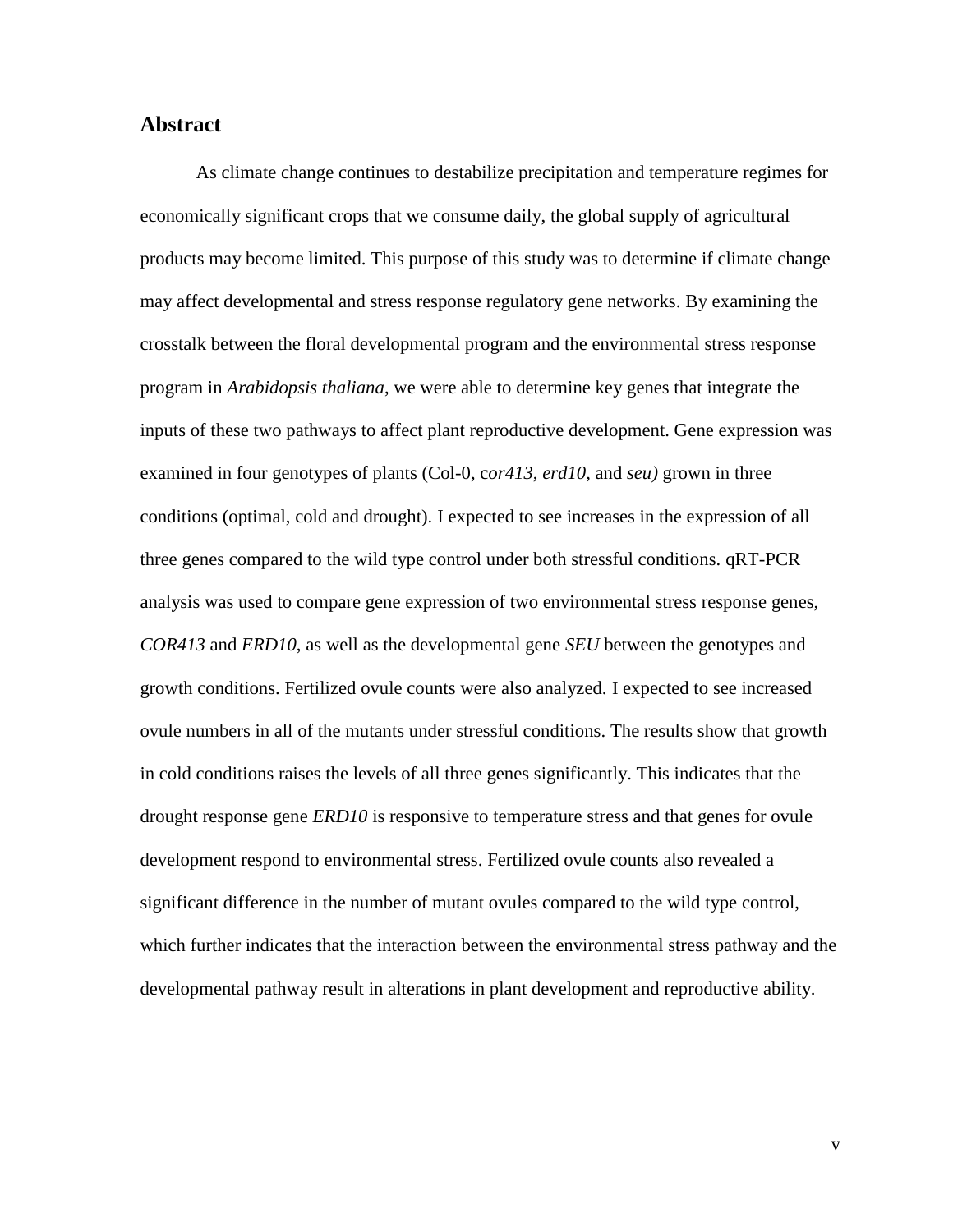# **Table of Contents**

| Introduction<br>-1<br>$\overline{4}$<br>Predictions<br>$\bullet$<br>5<br><b>Materials and Methods</b><br>5<br>Plant growth<br>5<br>qRT-PCR for gene expression<br>analysis<br>6<br>Statistical analysis of fertilized<br>ovules and Ct values<br>Results<br>$\overline{7}$<br>7<br>Changes in <i>COR413</i> , <i>ERD10</i> , and<br>$\bullet$<br>SEU expression in cold, control,<br>and drought Col-0 plants<br>9<br>Changes in <i>COR413</i> expression in<br>erd10 mutants under cold, control,<br>and drought treatments<br>10<br>Changes in <i>ERD10</i> expression in<br><i>cor413</i> mutants under cold, control,<br>and drought treatments<br>11<br>Chi-squared analysis<br>Discussion<br>13 |
|-------------------------------------------------------------------------------------------------------------------------------------------------------------------------------------------------------------------------------------------------------------------------------------------------------------------------------------------------------------------------------------------------------------------------------------------------------------------------------------------------------------------------------------------------------------------------------------------------------------------------------------------------------------------------------------------------------|
|                                                                                                                                                                                                                                                                                                                                                                                                                                                                                                                                                                                                                                                                                                       |
|                                                                                                                                                                                                                                                                                                                                                                                                                                                                                                                                                                                                                                                                                                       |
|                                                                                                                                                                                                                                                                                                                                                                                                                                                                                                                                                                                                                                                                                                       |
|                                                                                                                                                                                                                                                                                                                                                                                                                                                                                                                                                                                                                                                                                                       |
|                                                                                                                                                                                                                                                                                                                                                                                                                                                                                                                                                                                                                                                                                                       |
|                                                                                                                                                                                                                                                                                                                                                                                                                                                                                                                                                                                                                                                                                                       |
|                                                                                                                                                                                                                                                                                                                                                                                                                                                                                                                                                                                                                                                                                                       |
|                                                                                                                                                                                                                                                                                                                                                                                                                                                                                                                                                                                                                                                                                                       |
|                                                                                                                                                                                                                                                                                                                                                                                                                                                                                                                                                                                                                                                                                                       |
|                                                                                                                                                                                                                                                                                                                                                                                                                                                                                                                                                                                                                                                                                                       |
|                                                                                                                                                                                                                                                                                                                                                                                                                                                                                                                                                                                                                                                                                                       |
|                                                                                                                                                                                                                                                                                                                                                                                                                                                                                                                                                                                                                                                                                                       |
|                                                                                                                                                                                                                                                                                                                                                                                                                                                                                                                                                                                                                                                                                                       |
|                                                                                                                                                                                                                                                                                                                                                                                                                                                                                                                                                                                                                                                                                                       |
|                                                                                                                                                                                                                                                                                                                                                                                                                                                                                                                                                                                                                                                                                                       |
|                                                                                                                                                                                                                                                                                                                                                                                                                                                                                                                                                                                                                                                                                                       |
|                                                                                                                                                                                                                                                                                                                                                                                                                                                                                                                                                                                                                                                                                                       |
|                                                                                                                                                                                                                                                                                                                                                                                                                                                                                                                                                                                                                                                                                                       |
|                                                                                                                                                                                                                                                                                                                                                                                                                                                                                                                                                                                                                                                                                                       |
|                                                                                                                                                                                                                                                                                                                                                                                                                                                                                                                                                                                                                                                                                                       |
| 13<br>How does environmental stress                                                                                                                                                                                                                                                                                                                                                                                                                                                                                                                                                                                                                                                                   |
| (cold and drought) impact the                                                                                                                                                                                                                                                                                                                                                                                                                                                                                                                                                                                                                                                                         |
| expression of <i>COR413</i> , <i>ERD10</i> and                                                                                                                                                                                                                                                                                                                                                                                                                                                                                                                                                                                                                                                        |
| SEU in wild type Arabidopsis                                                                                                                                                                                                                                                                                                                                                                                                                                                                                                                                                                                                                                                                          |
| thaliana?                                                                                                                                                                                                                                                                                                                                                                                                                                                                                                                                                                                                                                                                                             |
| 14<br>In seu mutants how does the                                                                                                                                                                                                                                                                                                                                                                                                                                                                                                                                                                                                                                                                     |
| expression of COR413 and ERD10                                                                                                                                                                                                                                                                                                                                                                                                                                                                                                                                                                                                                                                                        |
| change under stressful conditions?                                                                                                                                                                                                                                                                                                                                                                                                                                                                                                                                                                                                                                                                    |
| In erd10 mutants how does the<br>expression of <i>COR413</i> change? In                                                                                                                                                                                                                                                                                                                                                                                                                                                                                                                                                                                                                               |
| cor413 mutants how does the                                                                                                                                                                                                                                                                                                                                                                                                                                                                                                                                                                                                                                                                           |
| expression of <i>ERD10</i> change?                                                                                                                                                                                                                                                                                                                                                                                                                                                                                                                                                                                                                                                                    |
| 15<br>How do changes in <i>COR413</i> and                                                                                                                                                                                                                                                                                                                                                                                                                                                                                                                                                                                                                                                             |
| ERD10 expression impact floral                                                                                                                                                                                                                                                                                                                                                                                                                                                                                                                                                                                                                                                                        |
| and seed development in                                                                                                                                                                                                                                                                                                                                                                                                                                                                                                                                                                                                                                                                               |
| Arabidopsis thaliana?                                                                                                                                                                                                                                                                                                                                                                                                                                                                                                                                                                                                                                                                                 |
| 16<br><b>Conclusion and Future Directions</b>                                                                                                                                                                                                                                                                                                                                                                                                                                                                                                                                                                                                                                                         |
| Literature Cited<br>17                                                                                                                                                                                                                                                                                                                                                                                                                                                                                                                                                                                                                                                                                |
|                                                                                                                                                                                                                                                                                                                                                                                                                                                                                                                                                                                                                                                                                                       |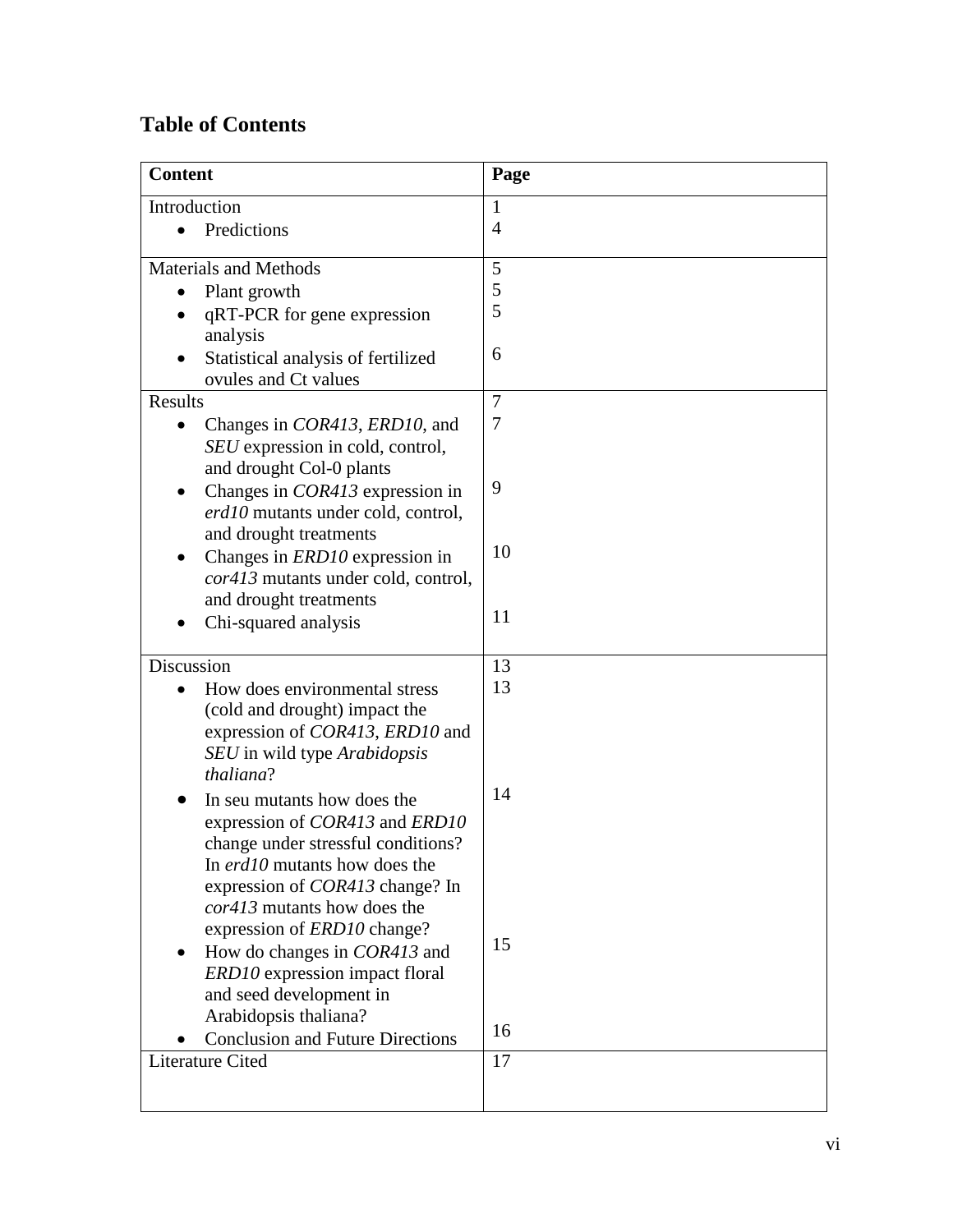## **Introduction**

Climate change will continue to threaten the supply of agricultural products worldwide. Global warming is currently increasing temperatures and humidity levels around the world, thus changing timing and lengths of seasons (Brown et. al 2015). As climate change worsens, where plants can survive will shift, but more importantly we will see the impact of higher temperatures and changes in precipitation on economically significant crops. Additionally, recent studies have shown that global warming has already caused a shift in the polar vortex, meaning cooler than normal temperatures are moving south due to increased ozone depletion, sea-ice loss, and changes in arctic oscillation (Zhang et. al 2016). With the significant impact of climate change in mind, I utilized tools developed with the model organism *Arabidopsis thaliana* to extend basic understanding of plant processes that can be later translated into crops. Utilizing Arabidopsis gave us the ability to gain insight into the interaction between the environmental stress program and the growth/developmental program for flowering and seed production.

Wynn et. al (2011) showed that in *Arabidopsis thaliana,* the two environmental stress response genes of interest, *COLD REGULATED 413 (COR413)* and *EARLY RESPONSIVE TO DEHYDRATION 10 (ERD10)*, are located downstream of *SEUSS (SEU)* and *AINTEGUMENTA (ANT)*, which are the two important transcription factors that promote organ initiation and growth in *Arabidopsis thaliana*. Research also shows that in *seu ant*  double mutants, the genes *COR413* and *ERD10* are upregulated (Wynn et. al 2011). This means that when *SEU* and *ANT* are present, there are reduced the expression of *COR413* and *ERD10*, indicating that there is communication between the environmental response pathway (represented by *COR413* and *ERD10)* and the floral/ovule development pathway (represented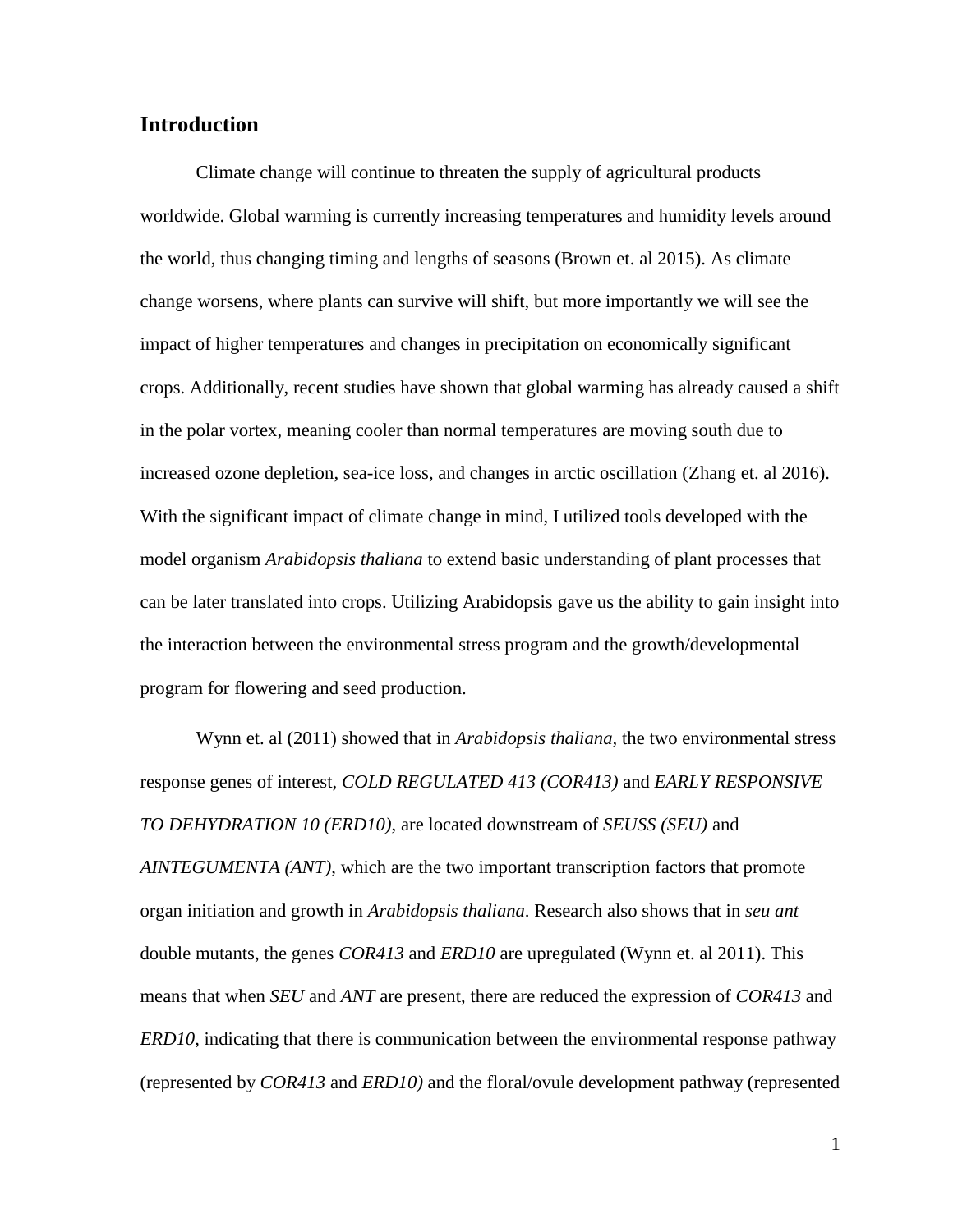by *SEU* and *ANT*). The intersection of the action of *SEU* and *ANT* and response to environmental stressors has not been examined to determine how they mutually affect flower and seed development in *Arabidopsis.* Additionally, no research has been conducted on how the expression of *COR413* and *ERD10* changes in wild type and *SEU* mutants under stressful conditions.

## *Developmental genes, stress response genes and the floral developmental pathway*

To understand how abiotic stress factors impact floral and ovule development, it is important to first understand the developmental pathway of the flower. Research completed by Azhakanandam et. al. (2008) showed that *AINTEGUMENTA (ANT)* is a gene that encodes a DNA-binding protein functioning in early organ development to initiate cellular division. *SEUSS (SEU)* is a gene that encodes a transcriptional coregulator that acts in a protein regulatory complex with *LUG* that represses *AGAMOUS* (*AG)* - class C gene in perianth organs (Azhakanandam et. al 2008). These genes work together to direct the development of the floral reproductive organs. Results from Azhakanandam et. al (2008) showed that *seu ant* double mutants did not develop any ovules while *ant-1* single mutants developed only half the number of ovules compared to wild type plants. In *seu-3* single mutants the number of ovules did not vary statistically from the wild type number but there was some reduction in number. Therefore, their data indicated that *SEU* and *ANT* share partially redundant functions in patterning ovules in *Arabidopsis thaliana* (Azhakanandam et. al. 2008).

Cold stress (temperatures between  $\langle 0^{\circ}C \rangle$  and  $\langle 20^{\circ}C \rangle$  negatively impacts the growth of plants and constrains agricultural productivity. Cold acclimation consists of remodeling the cell and tissue structures while reprogramming metabolism and gene expression. In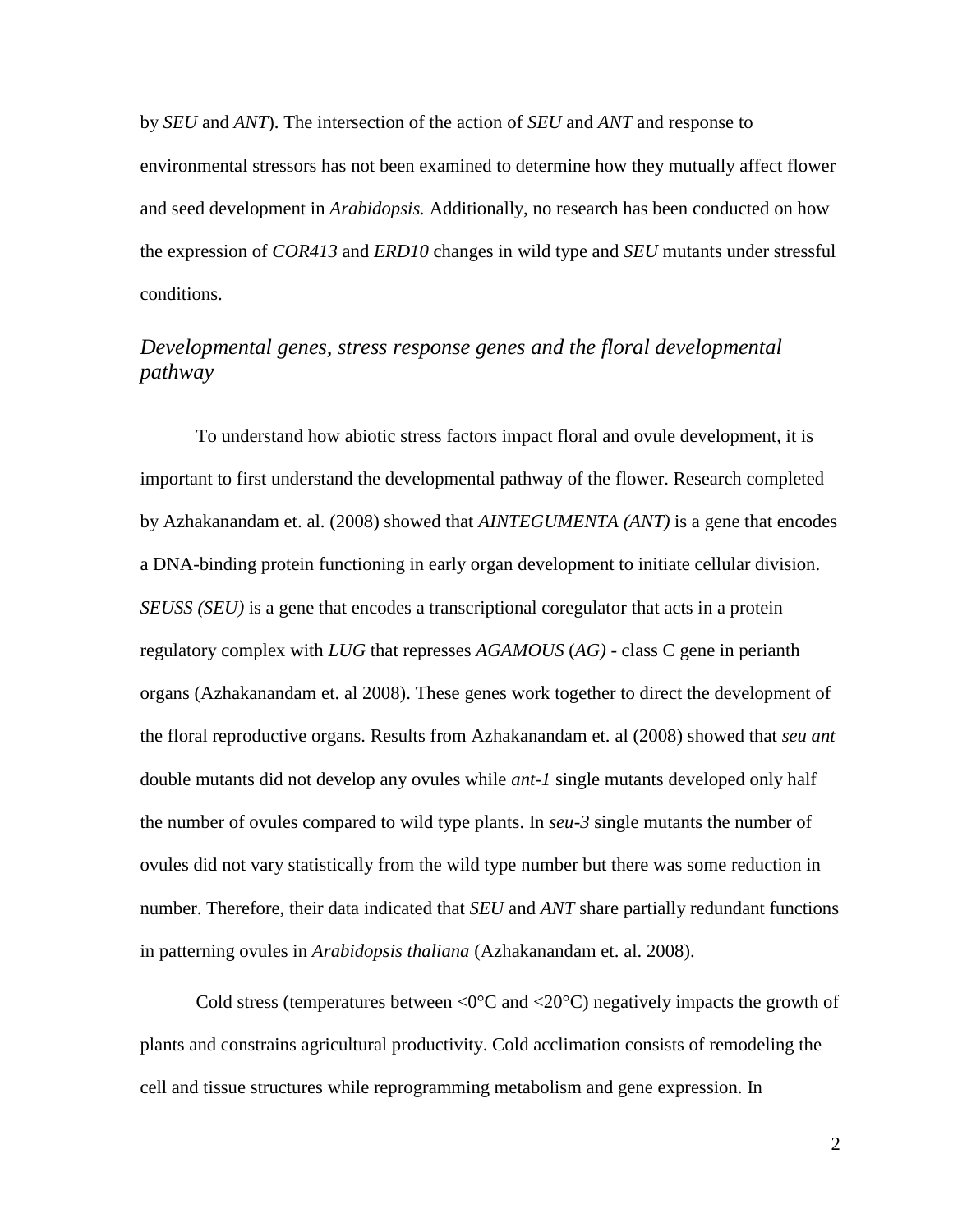*Arabidopsis*, the *COR* family of genes (of which *COR413* is a member) make up approximately 4% to 20% of the genome (Chinnusamy et al. 2007). Members of the *COR* family experience upregulated gene expression in response to low temperatures as well as drought conditions (Su et. al. 2018). Kim and Nam (2010) also found that in *erd10* mutants there is reduced tolerance to low temperatures.

Genes that are members of the *ERD* family are known to be rapidly induced by dehydration. *ERD10* specifically has been shown to have chaperone-activity when it comes to protecting proteins within the plant under stressful conditions (Kim and Nam 2010). Kim and Nam (2010) also determined that the overexpression of *ERD10* in response to drought stress could be lethal in the postembryonic stage. In *erd10* mutants, there is reduced tolerance to drought when compared to wild type plants, and when ERD10 is not present there is reduced seed maturation and germination percentage compared to the wild type (Kim and Nam 2010).

As *ERD10* and *COR413* are located downstream of *SEU* and *ANT* (Figure 1), and upregulated in the *seu ant* double mutants, one of the functions of SEU and ANT is to (directly or indirectly) downregulate *ERD10* and *COR413.* This provides an indication that that the ovule developmental program genes crosstalk with the environmental stimuli genes during the growth and development of the flower.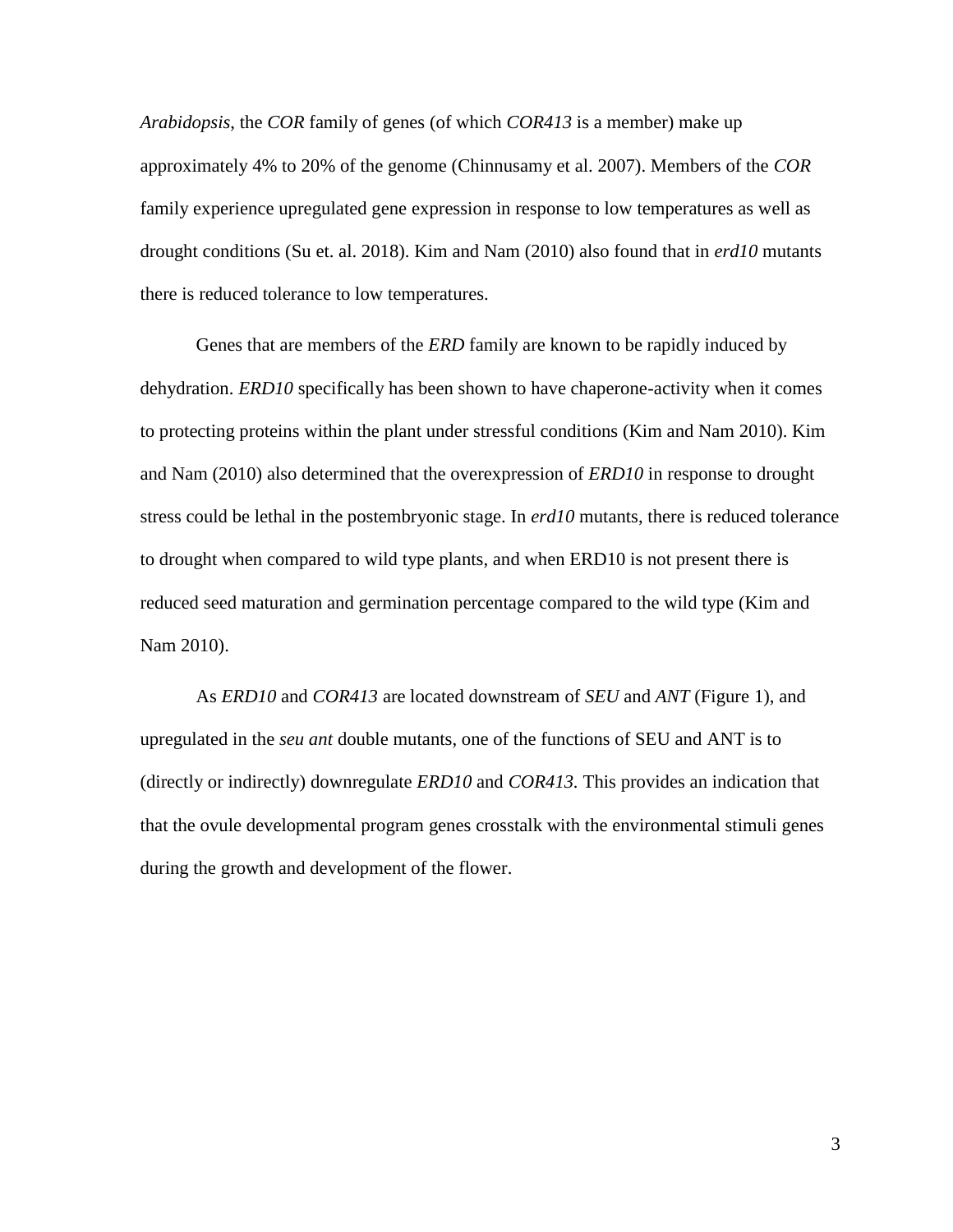

**Figure 1.** Diagram showing the genetic path from *SEU* and *ANT* to the development of the carpel margin meristem where plant ovules develop. *ERD10* and *COR413* are located downstream of *SEU* and *ANT* (Wynn 2011).

#### *Predictions*

I predicted that environmental stress (cold and drought) will increase the expression of *COR413*, *ERD10*, and *SEU* in wild type *Arabidopsis thaliana* to protect the plant from degradation. In *seu* mutants under stressful conditions, I expected to see an increase in *COR413* and *ERD10* expression because the presence of *SEU* typically downregulates *COR413* and *ERD10* (Wynn et al. 2011). In *erd10* mutants I expected an increase of COR413 expression in both cold and drought conditions as previous research has shown COR413 to be responsive to drought as well (Su et. al. 2018). In *cor413* mutants, I expected the expression of *ERD10* to increase in response to drought conditions but not cold conditions as no previous research has shown *ERD10* to be responsive to cold. Finally, I expected ovule counts to increase in all three mutants compared to the wild type under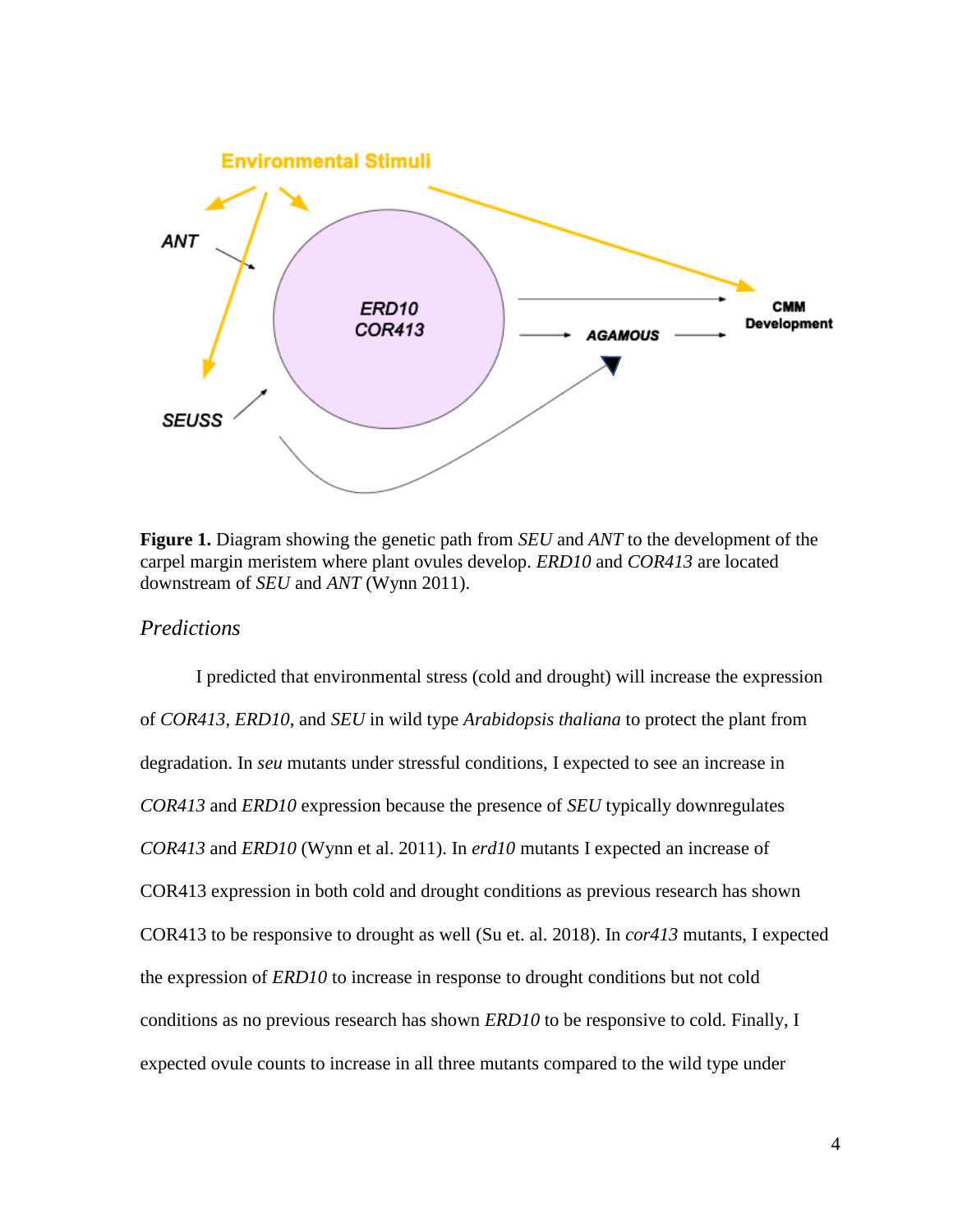stressful conditions because some plants are likely to set seed quickly when dying in hopes of increasing their fitness.

### **Materials and Methods**

#### *Plant growth*

All of the samples were grown in Percival growth chambers, where the humidity was held constant at 55% and light/dark cycles were set at 16 hours of light and 8 hours of no light. Plants were planted in two-part grow-mix and one-part vermiculite. The four genotypes grown were *seu*, Col-0, *erd10*, and *cor413*. Three treatments were conducted: cold (18°C), drought (watered to 50% field capacity), and optimal temperatures of 23°C. Four replicates (apical inflorescences) were collected of each genotype for each treatment, giving a total of 48 samples. All plants were initially treated with optimal watering and temperature until they were just about to bolt, or the 10-12 leaf growth stage (Harb et. al 2010).

Cold and optimal plants received the optimal amount of DI water (with Miracle Grow fertilizer supplement once per week), where they were given 1400mL of water for two hours and then excess water was removed from the tray. Drought plants were given 50% of field capacity (based on the amount of water absorbed by the control plants on each watering date) (Harb et al. 2010). 50% field capacity was determined by measuring the water remaining in the control plant tray was subtracted from 1400mL, then dividing that by two. This ensured that as the plants were getting bigger (requiring more water) that the drought plants were still receiving 50% of the water the control plants were taking up.

### *qRT-PCR for gene expression analysis*

Apical inflorescences were collected after the plant produced approximately 10-15 siliques. RNA was extracted from apical inflorescences of each treatment/control using the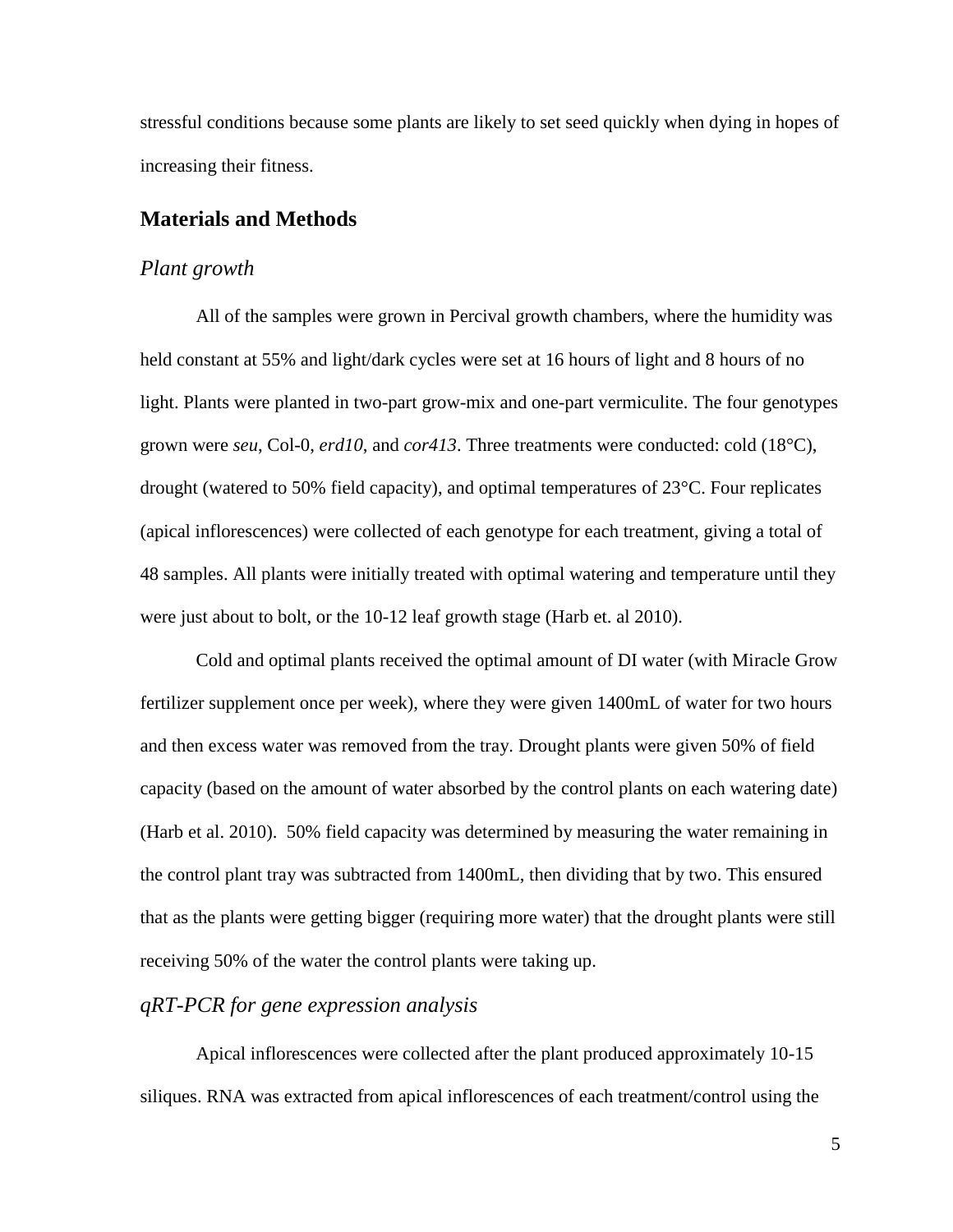Thermo Scientific<sup>TM</sup> GeneJET Plant RNA Purification Kit, and then synthesized into cDNA using the Thermo ScientificTM Maxima First Strand cDNA Synthesis Kit with dsDNAse using gene specific primers (Table 1). A QuantStudio<sup>TM</sup> 3 Real Time PCR System was used to run qRT-PCR using a SYBR green reporter and the ∆∆CT method was used to determine gene expression levels. Expression levels were normalized to the housekeeping gene *ADENOSINE PHOSPHORIBOSYL TRANSFERASE* 1 (*APT1*) (Azhakanandam et. al. 2008).

| Table 1. qRT-PCR primer sequences |                                 |                               |  |  |  |
|-----------------------------------|---------------------------------|-------------------------------|--|--|--|
| Gene                              | <b>FW</b>                       | <b>RV</b>                     |  |  |  |
| seu                               | <b>CTCCGGTGATTTGACTGATGTC</b>   | GACCAGGCAGTGCAGATGAA          |  |  |  |
| cor413                            | <b>AGCTACACACGCCTTCACACTCA</b>  | ACACCAACAAGTATATGGCGGCGA      |  |  |  |
| erd10                             | <b>CACCACCATGCCAGCACCACA</b>    | <b>GCTGTGGCCTGGAAGCTTCTCC</b> |  |  |  |
| APT1                              | <b>GTTGCAGGTGTTGAAGCTAGAGGT</b> | TGGCACCAATAGCCAACGCAATAG      |  |  |  |

## *Statistical analysis of fertilized ovules and Ct values*

To examine the number of fertilized ovules produced, three replicates were collected for each genotype and treatment. Each replicate consisted of a silique from the plant collected around the 15-silique growth stage. The siliques were gently opened by hand over a piece of white paper and the seeds (fertilized ovules) were counted. The data was recorded in Excel and analyzed via chi-squared with the wild-type control group used as the expected value. To examine changes in gene expression, four replicates were collected for each genotype and treatment and analyzed using qRT-PCR. Average normalized Ct values were analyzed via t-test in Excel.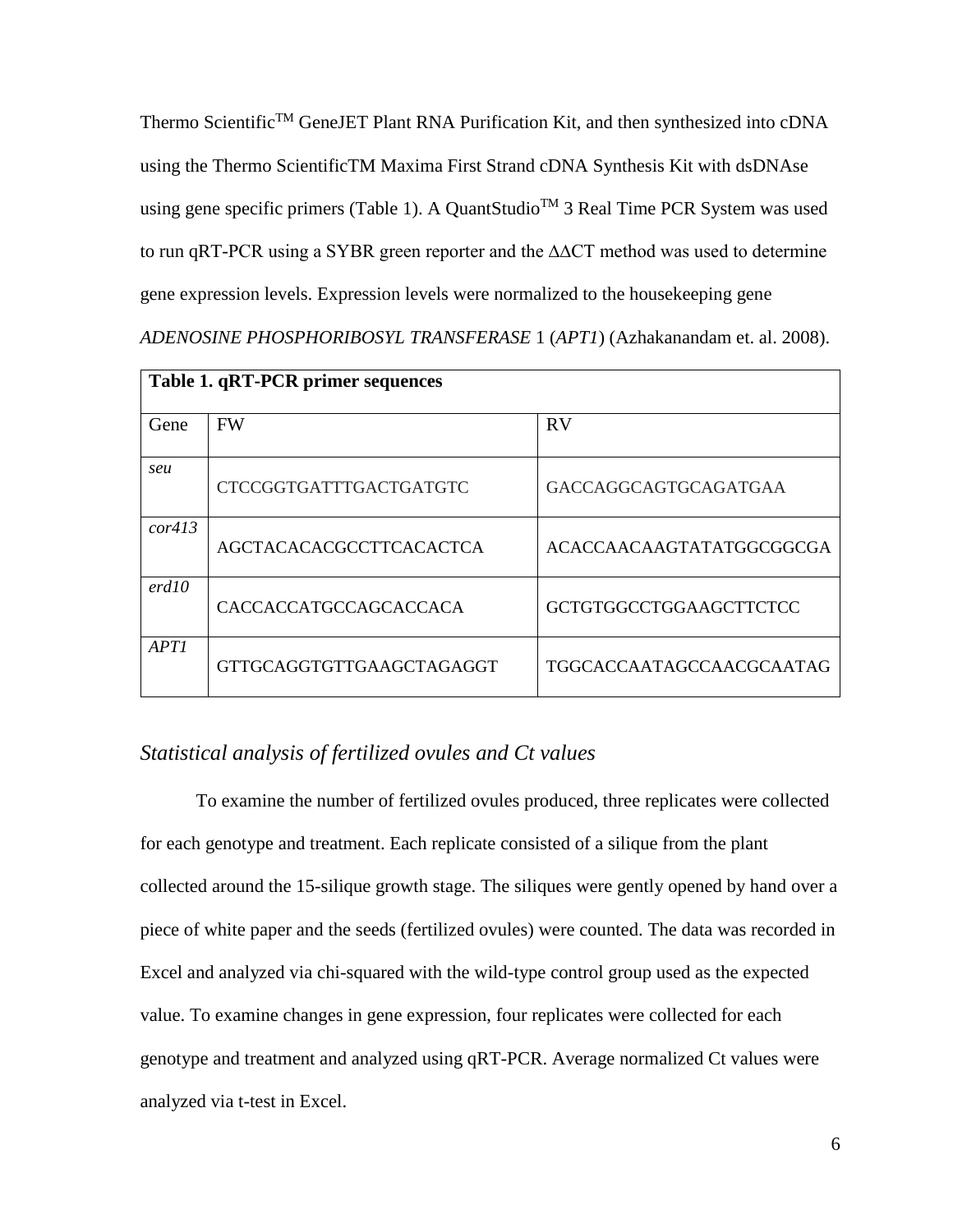### **Results**

# *Changes in COR413, ERD10, and SEU expression in cold, control, and drought Col-0 plants*

The average normalized Ct values for the amount of *COR413* expression in Col-0 cold, Col-0 control, and Col-0 drought plants were 1.01, 2.25, and 2.09 respectively. There was a significant difference in *COR413* gene expression between the Col-0 cold treatment group and the Col-0 control (t = -3.64, df = 6, p = 0.01, n = 4) (Figure 2). There was no significant difference in *COR413* gene expression between the control and drought Col-0 treatments (t = -0.49, df = 6, p = 0.64, n = 4). The average normalized Ct values for the amount of *ERD10* expression in Col-0 cold, Col-0 control, and Col-0 drought plants were 17.90, 29.89, and 18.85 respectively. There was no significant difference between the cold treatment or the drought treatment group in the amount of *ERD10* gene expression compared to the control (t = -3.76, df = 2, p = 0.06, n = 2; t = -1.59, df = 2, p = 0.25, n = 2) (Figure 3). The average normalized Ct values for the amount of SEU expression in Col-0 cold, Col-0 control, and Col-0 drought plants were .09, 2.71, and 0.16 respectively. Figure 4 shows a significant difference in *SEU* gene expression in Col-0 cold and Col-0 drought plants when compared to the Col-0 control separately (t = -9.27, df = 6, p < 0.0001, n = 4; t = -9.51, df = 6,  $p < 0.0001$ ,  $n = 4$ ).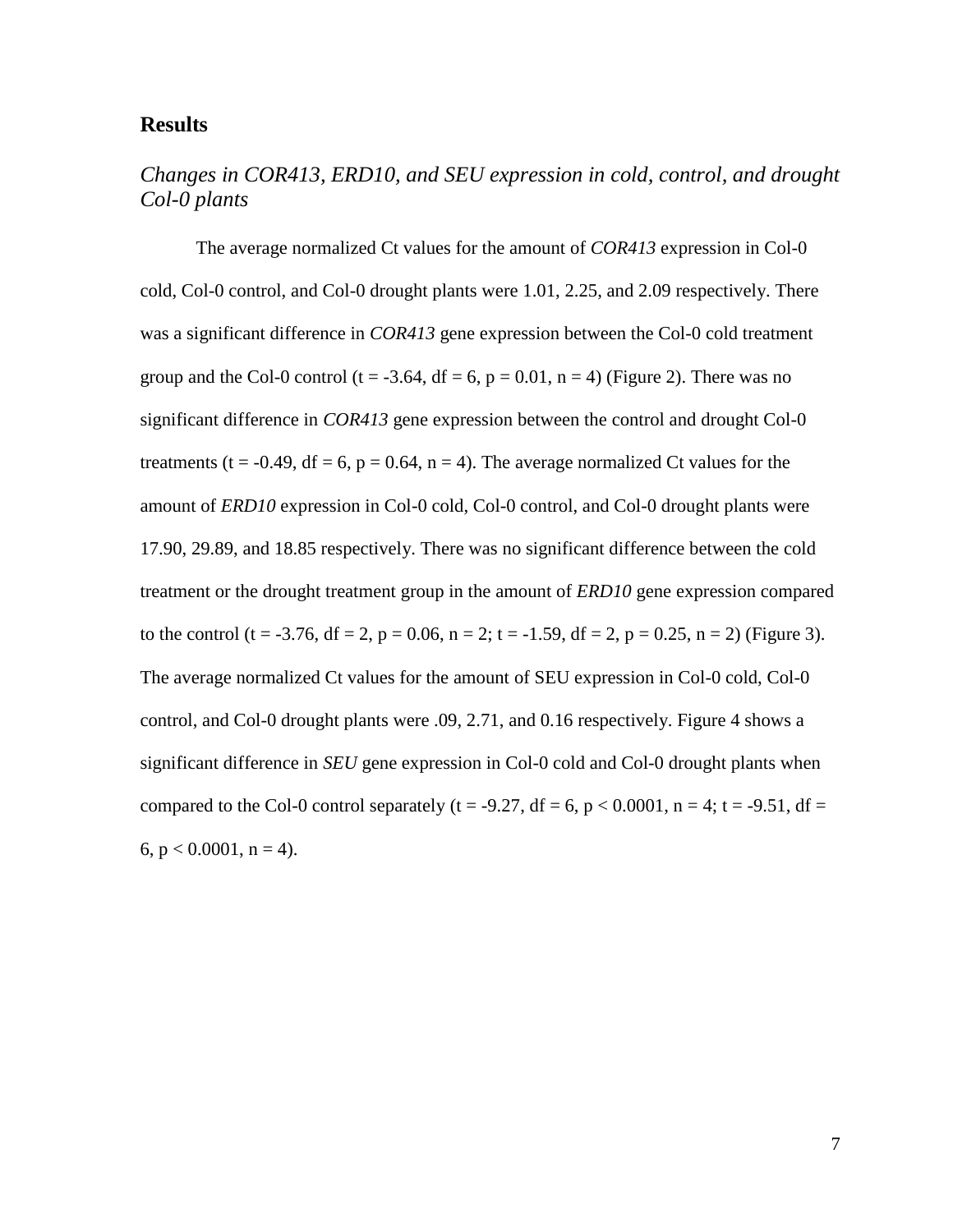

**Figure 2.** *COR413* expression in wild type plants. There was a significant difference in *COR413* gene expression between the Col-0 Cold treatment group and the Col-0 Control ( $t =$  $-3.64$ , df = 6, p = 0.01, n = 4). There was no significant difference in *COR413* expression between the control and drought Col-0 treatments ( $t = -0.49$ ,  $df = 6$ ,  $p = 0.64$ ,  $n = 4$ ).



**Figure 3.** *ERD10* expression in wild type plants**.** There was no significant difference between the cold treatment or the drought treatment group in the amount of *ERD10* gene expression compared to the control (t = -3.76, df = 2, p = 0.06, n = 2; t = -1.59, df = 2, p = 0.25, n = 2)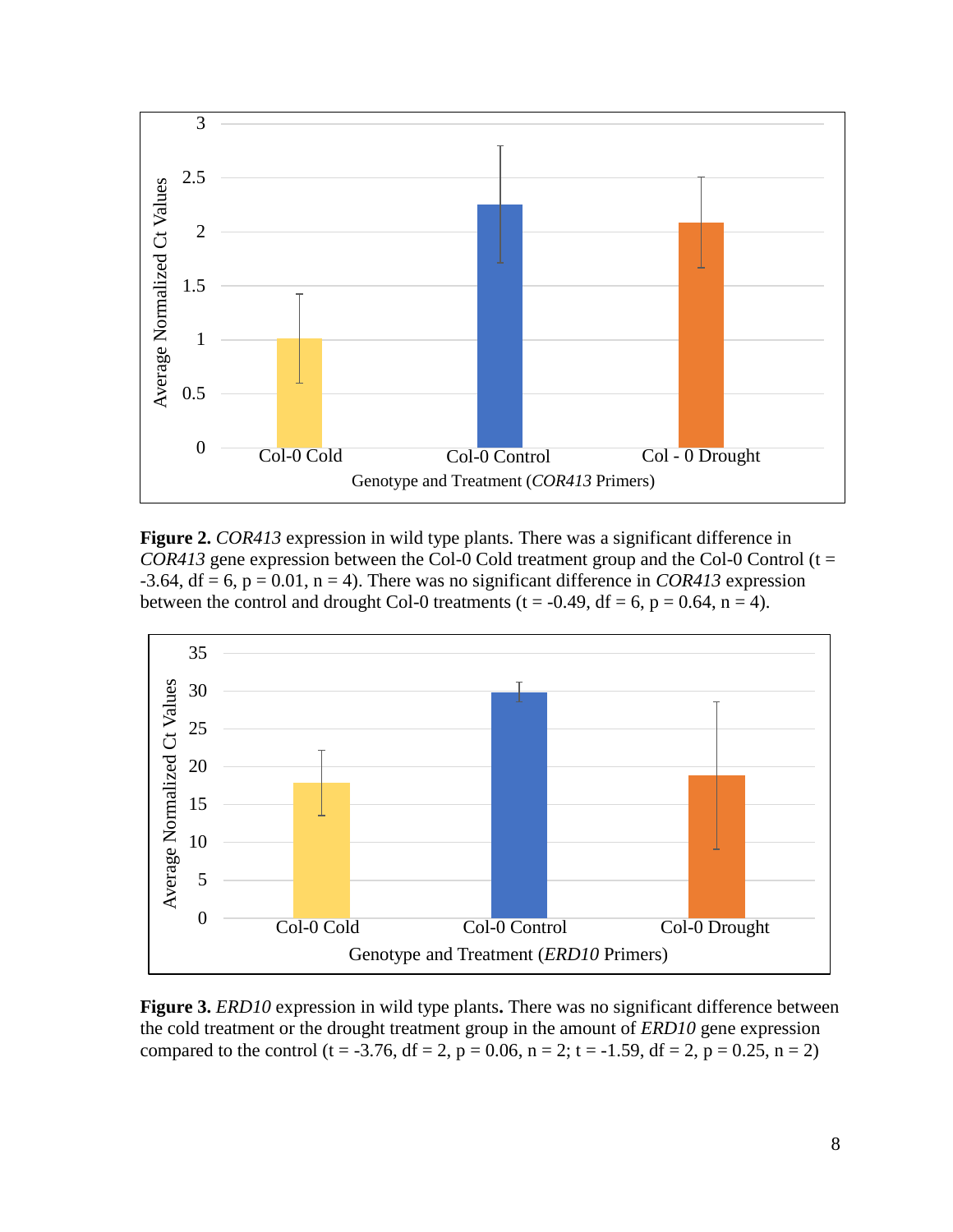

**Figure 4.** *SEU* expression in wild type plants. There was a significant difference between both the cold and drought treatments and the wild type control plants in the amount of *SEU* gene expression (t = -9.27, df = 6, p < 0.0001, n = 4; t = -9.51, df = 6, p < 0.0001, n = 4).

## *Changes in COR413 expression in erd10 mutants under cold, control, and drought treatments*

The average normalized Ct values for COR413 expression in erd10 mutants under cold, control, and drought treatments were 0.88, 2.20, and 1.34 respectively. Figure 5 shows that there was no significant difference in C*OR413* expression between *erd10* drought and *erd10* control treatments, but there was a significant difference in *COR413* gene expression between the *erd10* cold and *erd10* control treatments (t = -2.74, df = 6, p = 0.03, n = 4).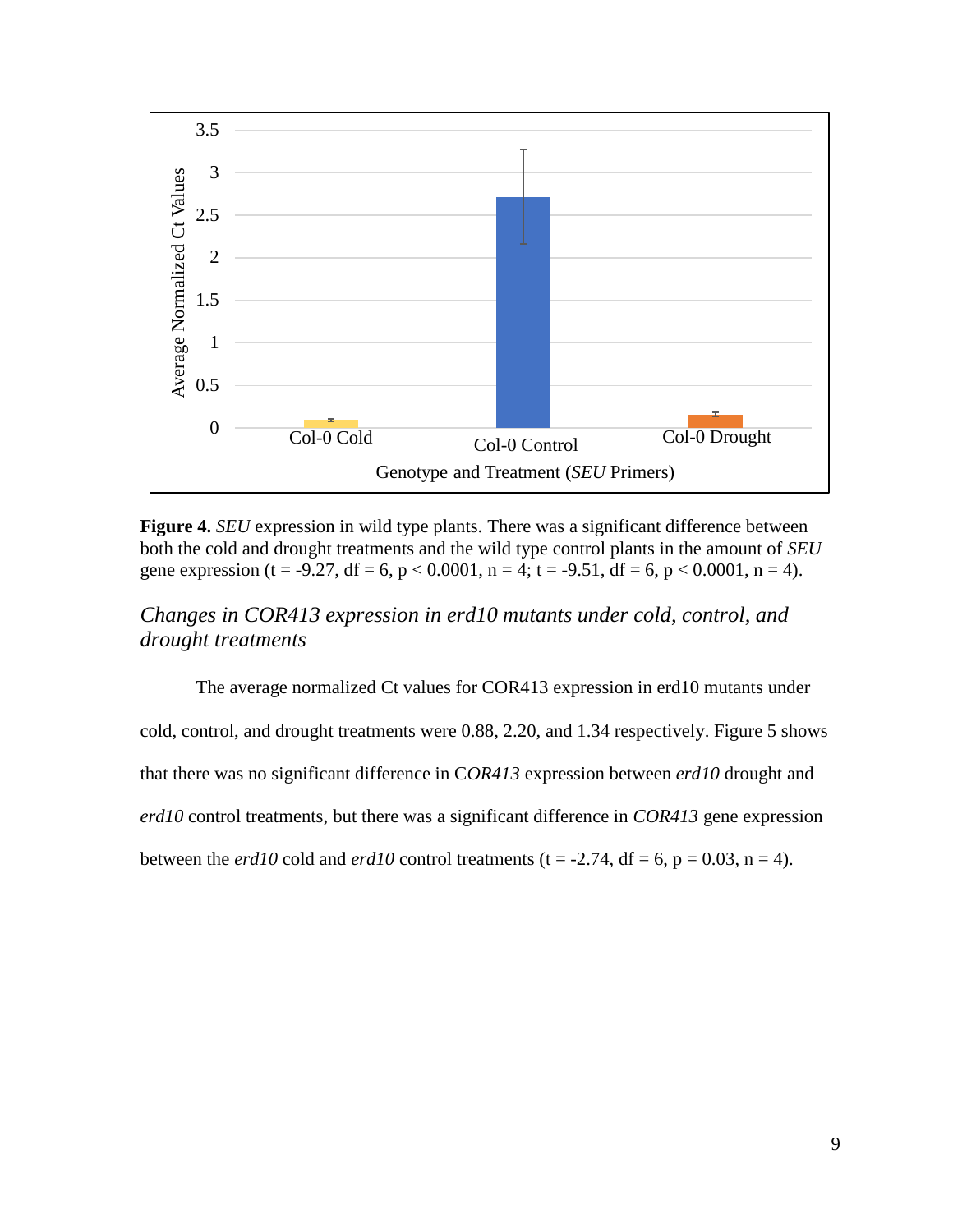

**Figure 5.** *COR413* expression in *erd10* mutants. There was a significant difference in *COR413* gene expression between *erd10* cold and *erd10* control treatments (t = -2.74, df = 6,  $p = 0.03$ ,  $n = 4$ ), but no significant difference between *erd10* drought and *erd10* control treatments (t =  $-1.72$ , df = 6, p = 0.14, n = 4)

# *Changes in ERD10 expression in cor413 mutants under cold, control, and drought treatments*

The average normalized Ct values for ERD10 expression in cor413 mutants under cold, control, and drought treatments were 8.30, 22.15, and 26.30 respectively. There was a significant difference in *ERD10* gene expression between *cor413* cold and *cor413* control treatments (t = -2.86, df = 6, p = 0.03, n = 4) (Figure 6). Figure 6 also shows that between the *cor413* drought and *cor413* control treatments, there was no significant difference in *ERD10*  gene expression.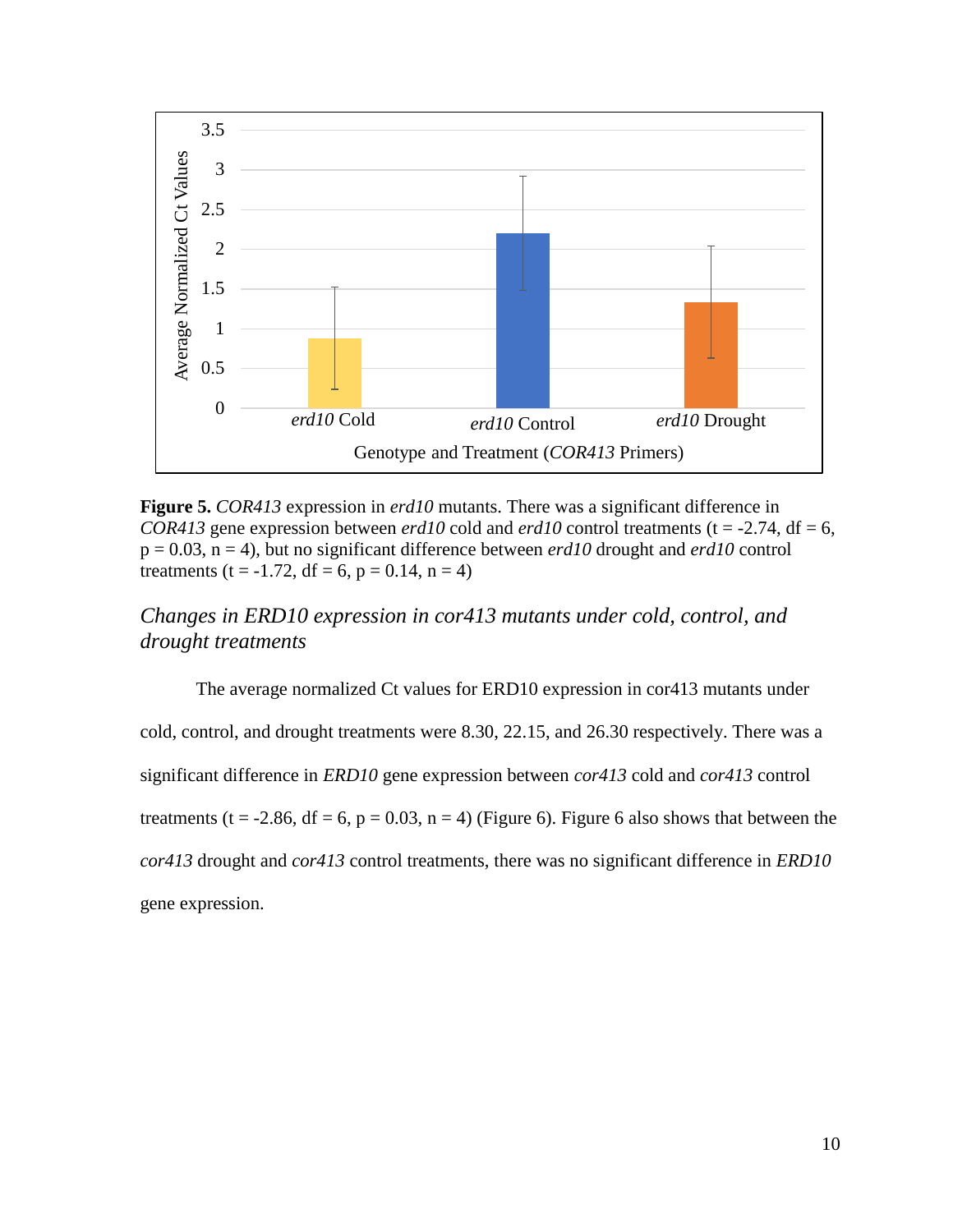

**Figure 6.** *ERD10* expression in *cor413* mutants. There was a significant difference in *ERD10*  gene expression in *cor413* cold and *cor413* control treatments ( $t = -2.86$ ,  $df = 6$ ,  $p = 0.03$ , n =4). There was no significant difference between *cor413* control and *cor413* drought treatments in relation to *ERD10* gene expression (t = 0.37, df = 6, p = 0.72, n = 4).

*Chi-squared analysis of fertilized ovule counts between genotypes and* 

### *treatments*

Most of the genotypes were similar in seed averages except for the *seu* mutants which had a reduced seed count no matter the treatment as seen in previous research (Azhakanandam et. al. 2008) (Table 2). Table 3 shows the p-values given from the chisquared analysis for each genotype and treatment compared to Col-0 in optimal conditions. All of the mutants and treatments except for *cor413* under cold conditions showed a significant difference in the number of fertilized ovules compared to the wild type control (Table 3).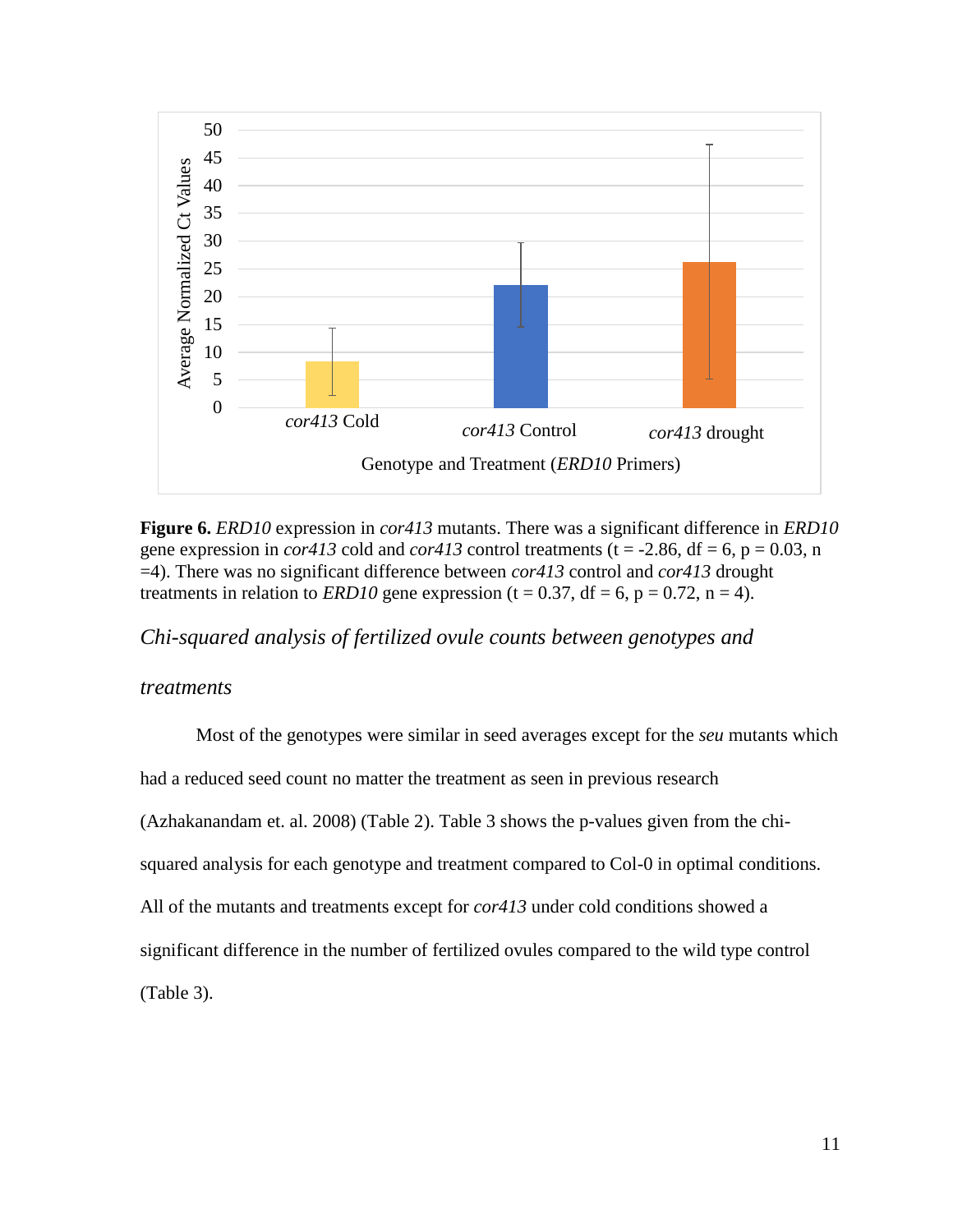| Table 2. Fertilized ovule counts and averages for each genotype and treatment. |                    |                    |                    |                |  |  |
|--------------------------------------------------------------------------------|--------------------|--------------------|--------------------|----------------|--|--|
|                                                                                | <b>Replicate 1</b> | <b>Replicate 2</b> | <b>Replicate 3</b> | <b>Average</b> |  |  |
| seu                                                                            |                    |                    |                    |                |  |  |
| Cold                                                                           | 28                 | 36                 | 21                 | 28.33          |  |  |
| Drought                                                                        | 29                 | 34                 | 31                 | 31.33          |  |  |
| Control                                                                        | 29                 | 33                 | 32                 | 31.33          |  |  |
| $Col-0$                                                                        |                    |                    |                    |                |  |  |
| Cold                                                                           | 49                 | 51                 | 53                 | 51.00          |  |  |
| Drought                                                                        | 53                 | 52                 | 50                 | 51.67          |  |  |
| Control                                                                        | 51                 | 44                 | 44                 | 46.33          |  |  |
| erd10                                                                          |                    |                    |                    |                |  |  |
| Cold                                                                           | 61                 | 53                 | 54                 | 56.00          |  |  |
| Drought                                                                        | 43                 | 63                 | 52                 | 52.67          |  |  |
| Control                                                                        | 48                 | 53                 | 54                 | 51.67          |  |  |
| cor413                                                                         |                    |                    |                    |                |  |  |
| Cold                                                                           | 45                 | 50                 | 44                 | 46.33          |  |  |
| Drought                                                                        | 61                 | 53                 | 59                 | 57.67          |  |  |
| Control                                                                        | 54                 | 49                 | 41                 | 48.00          |  |  |

| <b>Table 3.</b> Fertilized ovule count chi-squared test (compared to Col-0 control). |                |  |  |  |
|--------------------------------------------------------------------------------------|----------------|--|--|--|
| Category                                                                             | <b>P-value</b> |  |  |  |
| seu cold                                                                             | 8.3773E-06     |  |  |  |
| seu drought                                                                          | 0.0006         |  |  |  |
| erd10 cold                                                                           | 0.0321         |  |  |  |
| erd10 drought                                                                        | 0.0313         |  |  |  |
| cor413 cold                                                                          | 0.8001         |  |  |  |
| <i>cor413</i> drought                                                                | 0.0107         |  |  |  |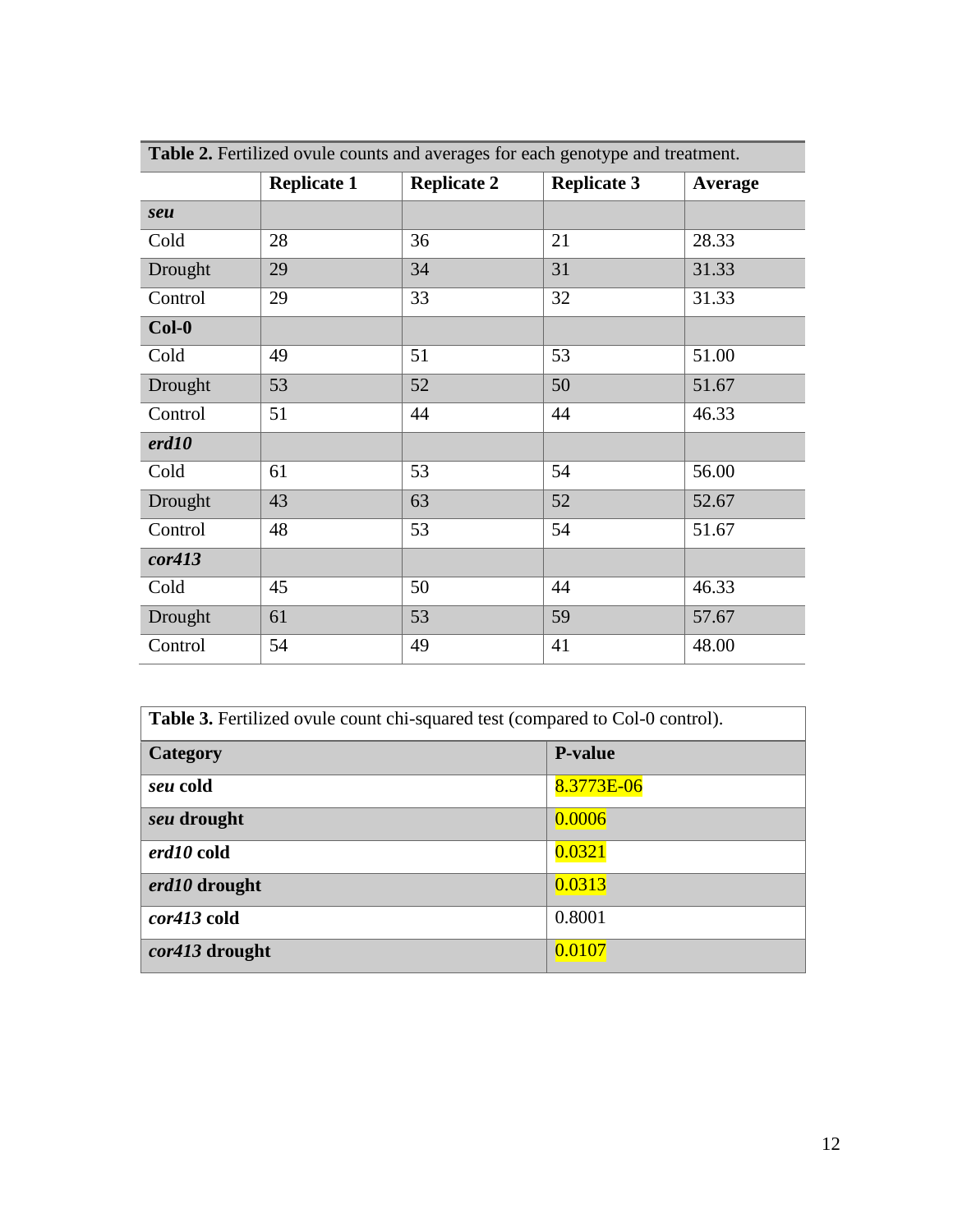### **Discussion**

# *How does environmental stress (cold and drought) impact the expression of COR413, ERD10 and SEU in wild type Arabidopsis thaliana?*

In the wild type plants, there were a few significant differences in gene expression based on changes in environmental conditions. There was a significant increase in *COR413* expression in the cold Col-0 plants compared to the control. This is likely because the gene is responsive to cold temperatures (Su et. al 2018). Unlike the research completed by Su et. al., there was no significant difference in *COR413* gene expression in the Col-0 drought treatment compared to the control which the researchers originally mentioned being a possibility (2008) (Figure 2).

*ERD10* expression data showed that there were no significant differences between the wild type cold, control, or drought conditions (Figure 3). Previous research would predict increased *ERD10* gene expression in the Col-0 drought plants compared to the controls, as the gene functions as a response to dehydration (Kim and Nam 2010). This inconsistency may have been due to differences in experimental methods, where Kim and Nam (2010) grew the seedlings on ½ MS plates for 10 days, implemented the cold stress for only 24 hours at 4°C, and then extracted tissue for RNA extraction immediately.

Finally, there was a significant increase in *SEU* expression in both the cold and drought Col-0 plants compared to the wild type (Figure 4). This leads to an indication that there is an interaction between the environmental stress response program and the developmental program because we know that *COR413* and *ERD10* are located downstream of *SEU* (Wynn et al. 2011). These results would indicate that there may be a feedback loop between the environmental pathway and the developmental pathway. It would be interesting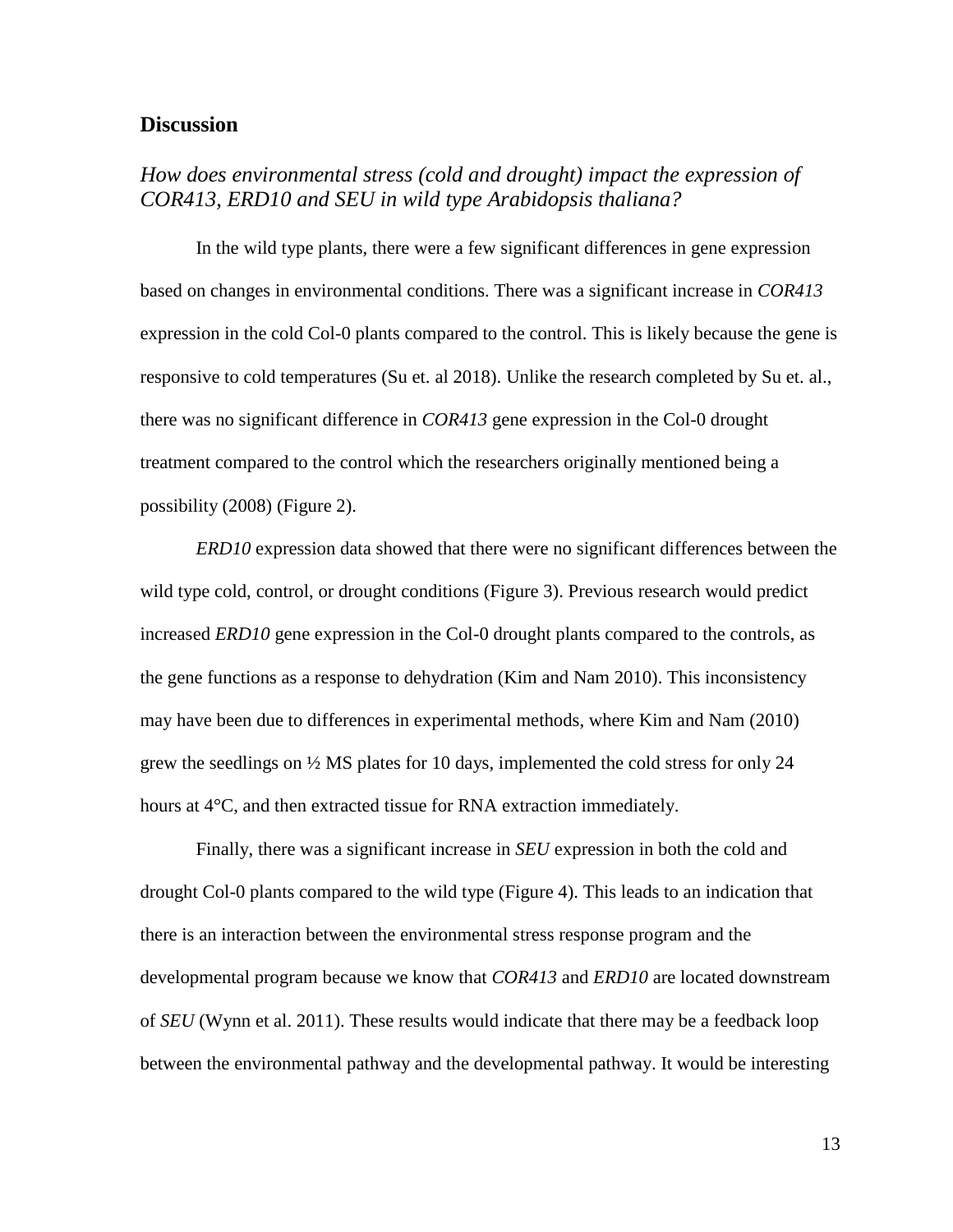to determine if increased or decreased expression of *COR413* and/or *ERD10* caused by environmental stress changes the expression of *SEU* in the future.

## *In seu mutants how does the expression of COR413 and ERD10 change under stressful conditions?*

I was able to extract the RNA and synthesize the cDNA for most of these samples, but time constraints limited my ability to complete the plates. The next step to answer this question would be to run qRT-PCR on cold, drought, and control *seu* cDNA using *COR413* and *ERD10* primers. Research previously completed by Wynn et al. (2011) showed that in *seu ant* double mutants *COR413* and *ERD10* were downregulated, but they did not test this idea using *seu* mutants facing drought or cold stress. Without this data, I was unable to determine how the *seu* mutation could impact *COR413* and *ERD10* expression under stressful environmental conditions, which may have further validated the idea that there is crosstalk between the developmental and environmental pathways in Arabidopsis. *In erd10 mutants how does the expression of COR413 change?*

Results indicate a significant increase in *COR413* expression in *erd10* mutants in cold conditions compared to the control, but no significant changes in *COR413* expression in drought conditions compared to the control (Figure 5). This trend is supported by Su et. al (2018) where under cold conditions there is an expected increase in *COR413* expression. The results also indicate that it is unlikely that the presence of *ERD10* changes the function of *COR413*.

#### *In cor413 mutants how does the expression of ERD10 change?*

The data showed a significant increase in *ERD10* expression in *cor413* cold plants compared to *cor413* control plants, while there was no significant difference in *ERD10*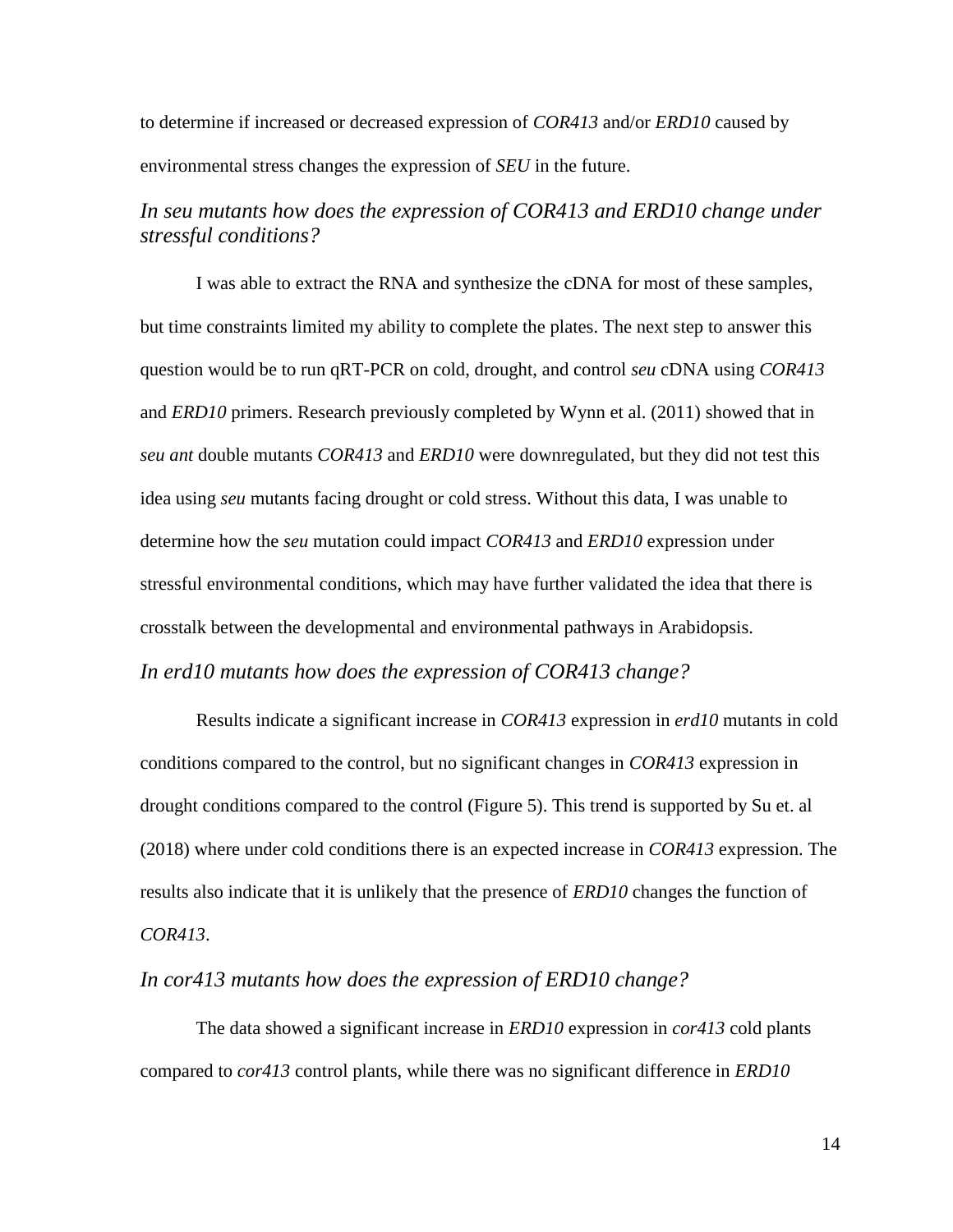expression between the cor413 drought and control plants (Figure 6). The standard deviation for the c*or413* drought treatment plants was very high so it is difficult to say whether those data are valid. However, the increase in *ERD10* expression in the *cor413* cold plants could be indicative of some sort of interaction between *COR413* and *ERD10*. When *COR413* is not present, as in this case, *ERD10* may act as a non-specific stress response gene to help buffer the plant to the effects of the cold. This could allow the plant can either set seeds quickly or remain small in cold weather until more permissive temperature are reached.

## *How do changes in COR413 and ERD10 expression impact floral and seed development in Arabidopsis thaliana?*

Results found many significant differences in fertilized ovule counts when compared the stressed mutant plants to the wild type control, indicating that there is likely some interaction between the environmental stress response pathway and the floral developmental pathway (Table 2, Table 3). In *seu* mutants, there was a significant decrease in fertilized ovules in both the cold and drought plants. According to Azhakanandam et. al (2008), *seu* mutants typically show a reduction in the number of ovules they produce, but the same research did note that the difference was not by half, which is what these results show. In *erd10* mutants, there was a significant increase in ovule number in both cold and drought treatments compared to the wild type control. This could support the conjecture that *erd10* mutants are more likely allocate resources towards setting seed quickly under stressful conditions, while the *seu* plants are more likely to save their energy and wait to switch to a reproductive program until environmental conditions improve. In *cor413* mutants, there was no significant difference in ovule counts between the cold treatment and the wild type control. However, there was a significant increase in the number of fertilized ovules present in the *cor413* drought plants. The fact that there was no difference in ovule count between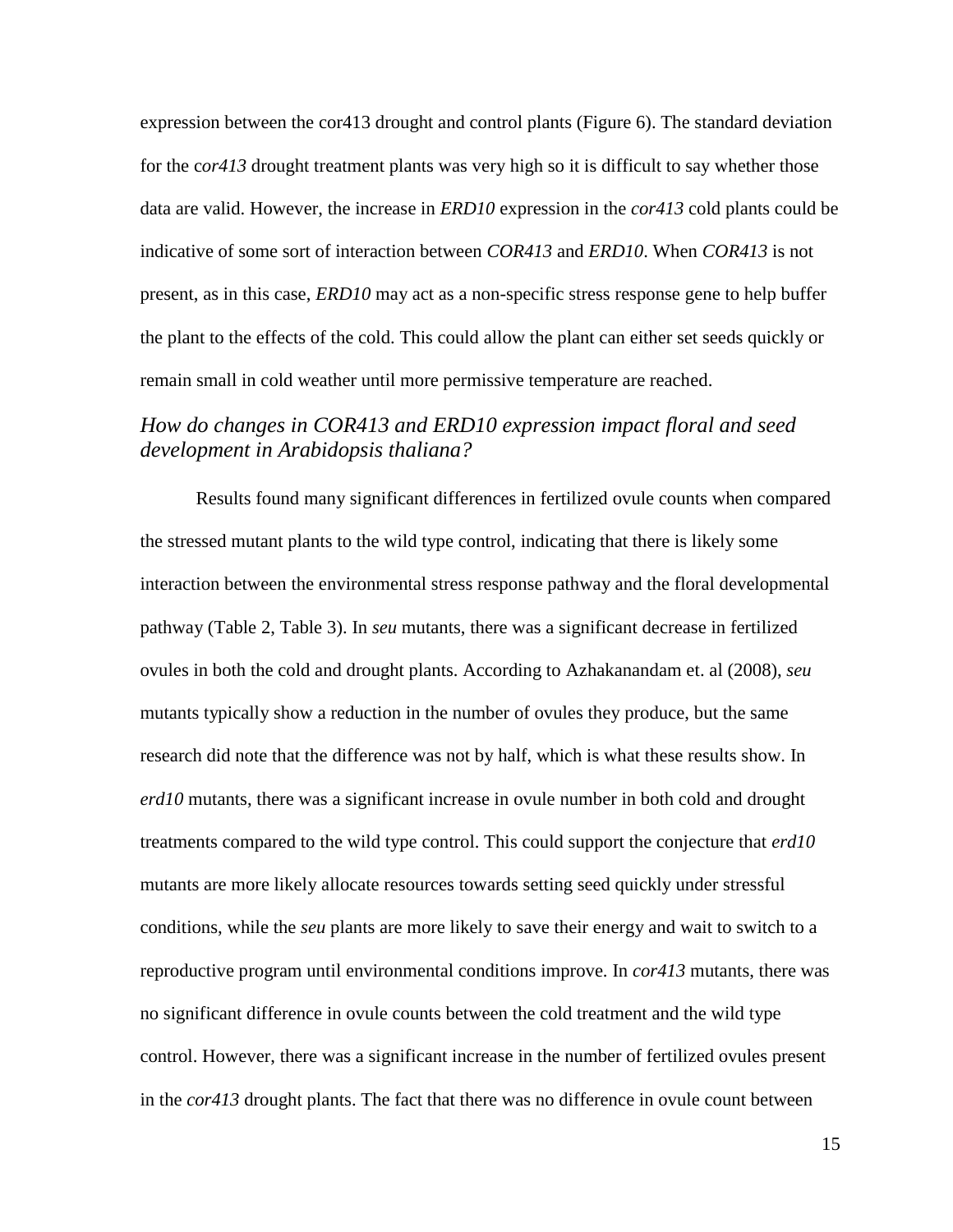the *cor413* cold and control plants likely means that the cold stress did not negatively impact the reproductive pathway in this case. However, the drought *cor413* plants seem to have set seed more quickly in order to increase their overall reproductive success.

### *Conclusion and future directions*

Due to time limitations and COVID-19, it is difficult to confidently say that there is a definite interaction between the floral developmental program and the environmental stress response pathway. The results indicate there is crosstalk between the two pathways, but further testing would need to be done to come to a definite conclusion. In the future, it would be important to complete the *in-situ* hybridization analysis to determine where the genes are expressed within the flower and ovule. If *COR413* and *ERD10* are expressed in the reproductive organs, those findings can be used as further evidence to prove the interaction between the two pathways. Additionally, it is important to run the remaining *SEU* plates to examine how the presence of *SEU* might change the expression of *COR413* and *ERD10* under stressful conditions. I was able to cross *cor413* and *seu*, and *erd10* and *seu* and collect F1 seeds, which could be planted, genotyped, and analyzed using the same methods to determine if losing two of the three genes affect flower or ovule development more severely than single mutants.

It is extremely important that we understand how the environmental response program and the developmental program work together to protect the plant, especially as we see climate change across the globe. We will need crops that are able to survive stressful drought situations in areas that are not normally impacted by lack of precipitation, and we additionally will need crops that can survive and set seed in areas where harsh cold winters were not the norm, but will be sooner than we think.

16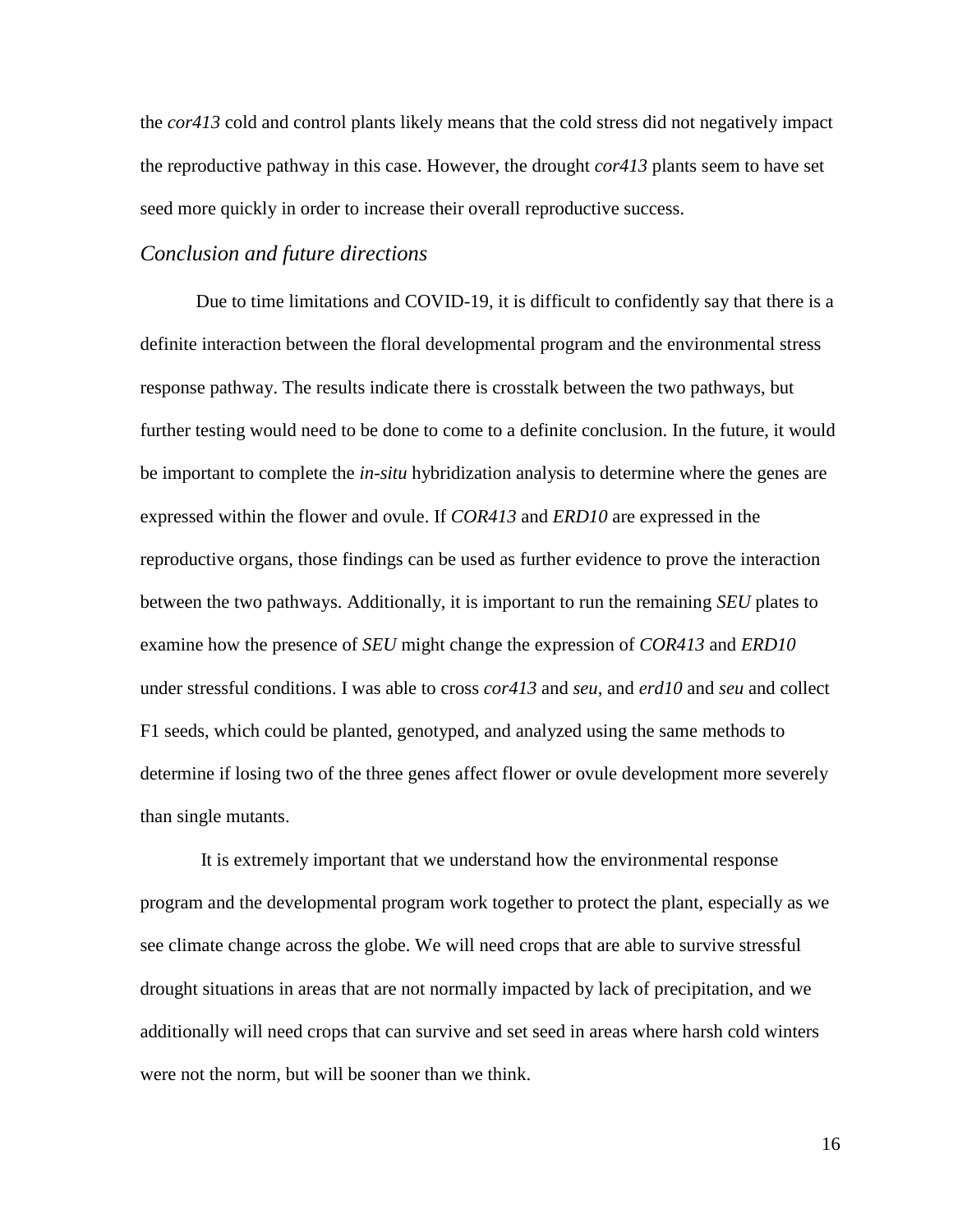## **Literature Cited**

- Arabidopsis: The Model Plant. Members of the Multinational Arabidopsis Steering Committee. 2017 Mar 24 [accessed 2019 May 3]. <https://www.nsf.gov/pubs/2002/bio0202/model.htm>
- Azhakanandam S, Nole-Wilson S, Bao F, Franks RG. SEUSS and AINTEGUMENTA mediate patterning and ovule initiation during gynoecium medial domain development. Plant Physiology. 2008;146(3):1165–1181. doi[:10.1104/pp.107.114751](https://doi.org/10.1104/pp.107.114751)
- Beck EH, Fettig S, Knake C, Hartig K, Bhattarai T. Specific and unspecific responses of plants to cold and drought stress. Journal of biosciences. 2007 Apr [accessed 2019 May 4]. https://www.ncbi.nlm.nih.gov/pubmed/17536169
- Brown, M.E., J.M. Antle, P. Backlund, E.R. Carr, W.E. Easterling, M.K. Walsh, C. Ammann, W. Attavanich, C.B. Barrett, M.F. Bellemare, V. Dancheck, C. Funk, K. Grace, J.S.I. Ingram, H. Jiang, H. Maletta, T. Mata, A. Murray, M. Ngugi, D. Ojima, B. O'Neill, and C. Tebaldi, 2015: Climate Change, Global Food Security and the U.S. Food System. 146 pp. U.S. Global Change Research Program. http://www. usda.gov/oce/climate\_change/FoodSecurity2015Assessment/FullAssessment.pdf
- Chinnusamy V, Zhu J, Zhu J-K. Cold stress regulation of gene expression in plants. Trends in Plant Science. 2007;12(10):444–451. doi[:10.1016/j.tplants.2007.07.002](https://doi.org/10.1016/j.tplants.2007.07.002)
- Grant R Cramer, Kaoru Urano, Serge Delrot, Mario Pezzotti, Kazuo Shinozaki. Effects of abiotic stress on plants: a systems biology perspective. BMC Plant Biology. 2011 Nov 17 [accessed 2019 May 4].

<https://bmcplantbiol.biomedcentral.com/articles/10.1186/1471-2229-11-163>